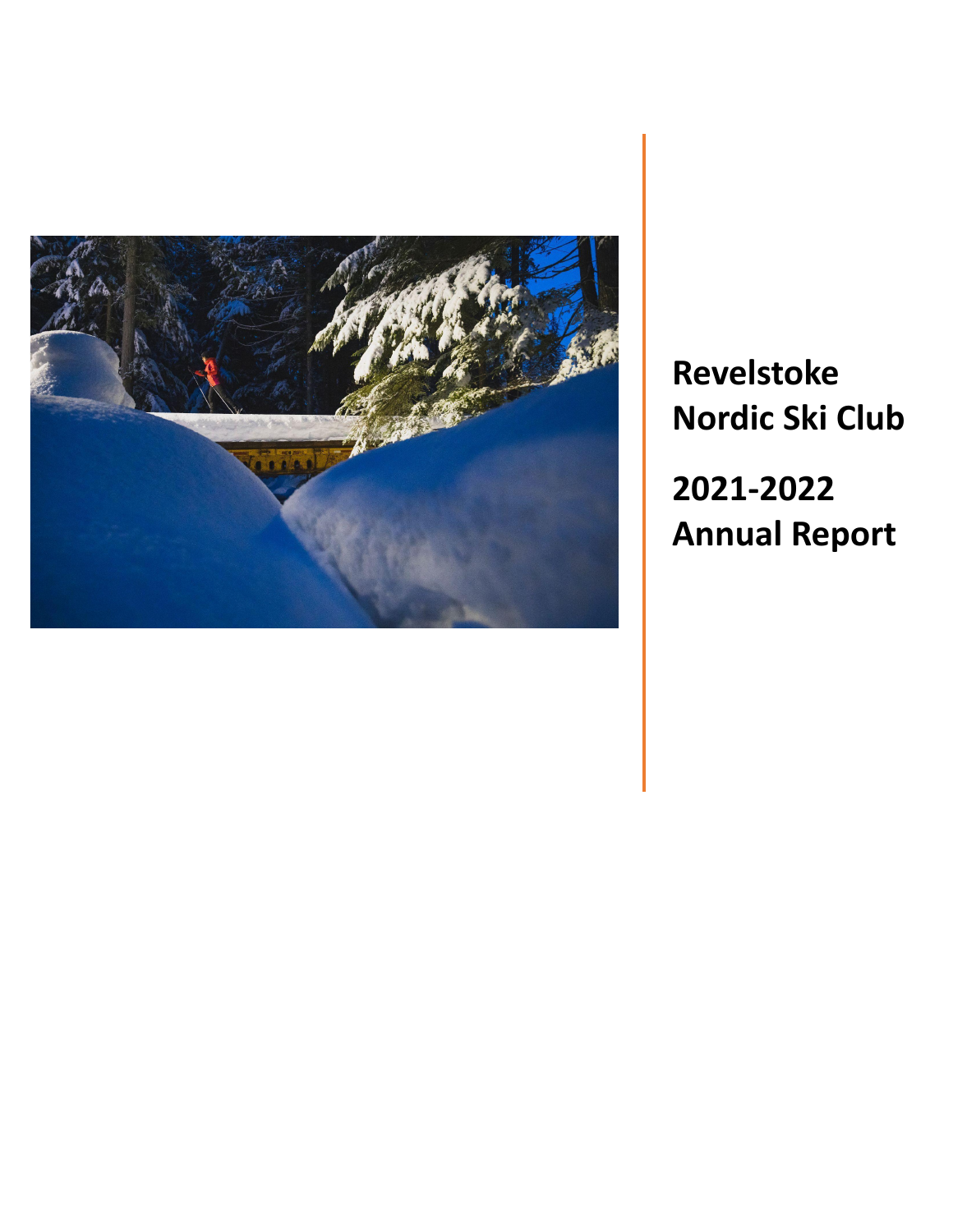# **Table of Contents**

| <b>2022 Annual General Meeting Minutes</b>                 | 3  |
|------------------------------------------------------------|----|
| <b>President's Report</b>                                  | 9  |
| <b>Financial Report</b>                                    | 10 |
| <b>Executive Director's Report</b>                         | 15 |
| <b>Lodge Manager's Report</b>                              | 17 |
| <b>Operations Report</b>                                   | 18 |
| <b>Membership and Communications Report</b>                | 20 |
| <b>Coach's Report</b>                                      | 21 |
| <b>Athlete Development Report</b>                          | 23 |
| <b>Thank You Supporting Organizations and Individuals!</b> | 29 |
| 2021 Annual General Meeting Minutes                        | 30 |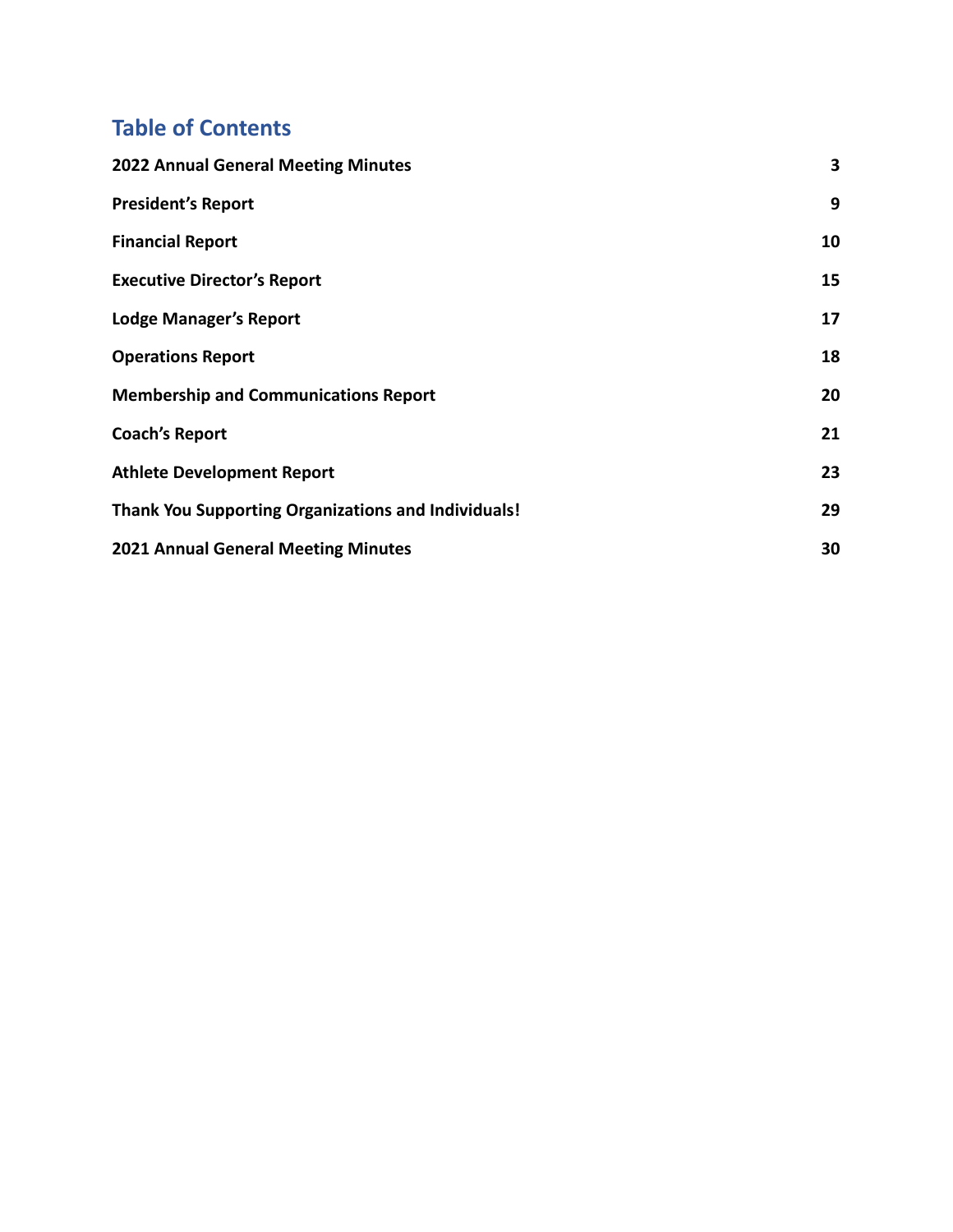# <span id="page-2-0"></span>2022 Annual General Meeting Minutes

# **Revelstoke Nordic Ski Club Annual General Meeting 7:00 PM June 9 th , 2022 Virtual Meeting via Zoom**

# **Quorum Established: 27 members present**

**Board Members Present**: Jeff Wilson (Chair), Michael Morris, Catherine Craig, Carolyn Lorrain, Chad Smith, Sharon Woods, Laurel Corrigan, Ken Gibson **Staff Members Present**: Bridget Daughney, Zach Hill, Duane Dukart **Regrets**: Paula Martens

#### **Call to order:** 7:06 PM

## **1. Welcome and Introductions**

Noted the change in the BC Societies Act due to a ministerial order that allows the AGM to be conducted virtually due to COVID-19. Jeff welcomed everyone, and introduced and thanked the board and staff. Jeff called the meeting to order. Michael confirmed that we did have a quorum of at least 10 voting members present. Voting will be done through online polls and texts to the Executive Director if unable to poll online.

#### **2. Approval of AGM Agenda**

#### **Modifications:**

- Added section: J Questions for Directors
- Changed order to f) Membership, g) Head Coach, and h) Athlete Director.
- Finance proposed motion wording added family pass information: *"That the Board have discretion to increase the 2022-23 adult membership fee by \$10 for early-birds (before December 1), and \$15 for after December 1, and the 2022-23 family membership by \$20 for early-birds and \$30 for the regular season, if deemed necessary in September 2022."*

**MOTION:** *That the agenda be adopted including the 3 stated modifications.* **MOVED:** *Michael Morris* **SECONDED:** *Sharon Woods* **CARRIED** *Unanimous*

**3. Approval of the Minutes of the June 17, 2021 AGM**

**MOTION:** *That the minutes of the meeting of June 17, 2021 be approved as presented.* **MOVED:** *Sharon Woods* **SECONDED:** *Carolyn Lorrain* **CARRIED** *Unanimous*

#### **4. Reports**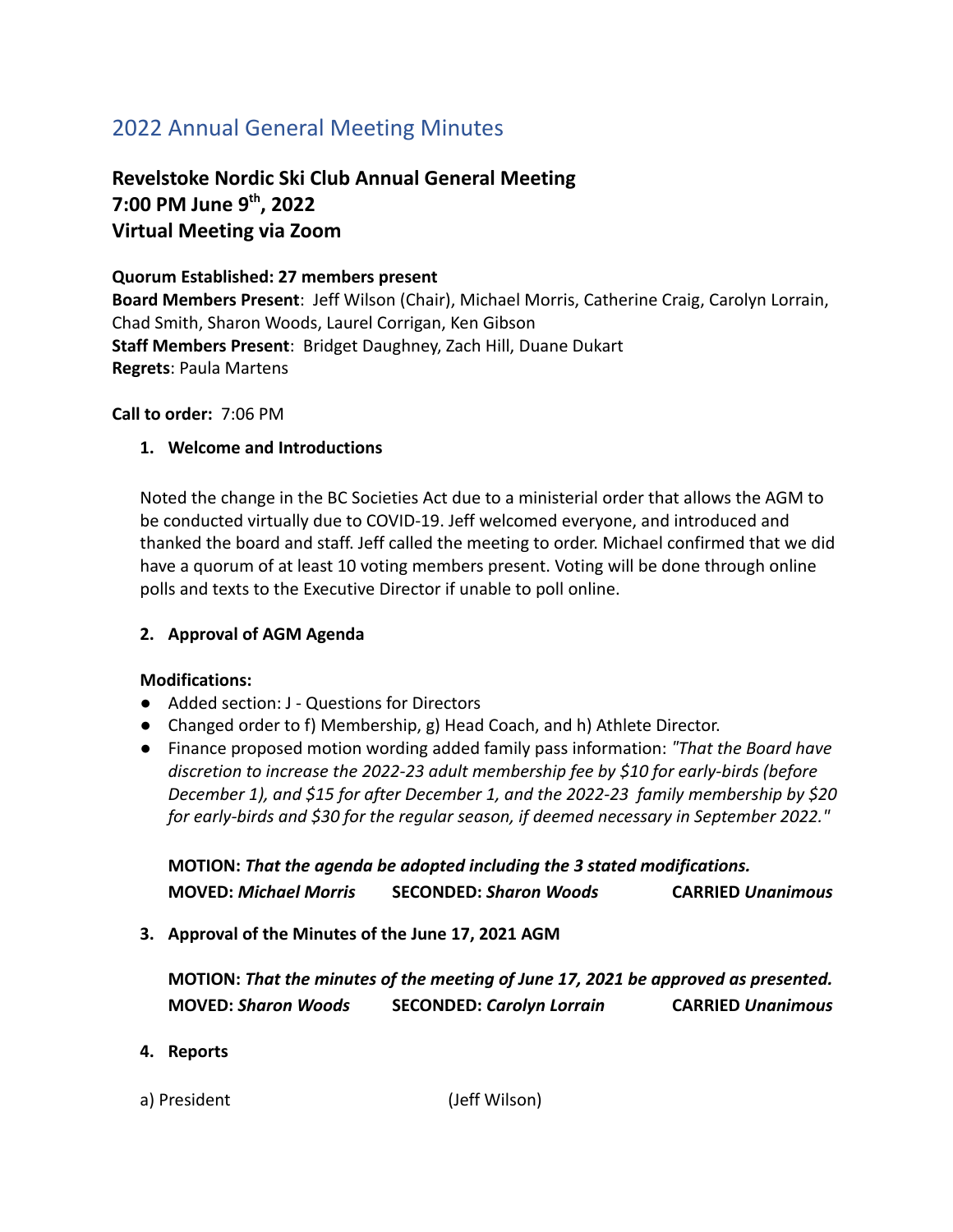Jeff presented a brief summary of his report, thanked everyone for a great season. Spoke about his enjoyment of working with the board and all at RNSC for the past 6 years. In stepping down he will miss this engagement but will be available to help with transition. There were no amendments.

## b) Finance (Betsy Evans)

Betsy thanked everyone for being so welcoming in her first year; especially Brendan and Bridget in answering her questions. Proud of the club's commitment this year to the Living Wage. Currently the club is trying to change the fiscal year end to April 30th but due to CRA delays this will most likely affect next year's fiscal year. We have a reserve policy in place and funds set aside for future needs.

Member Comment: Happy to see the living wage up front, it speaks to the priorities of the board and club. The report is well organized.

## **MOTION:** *That the financial report be accepted as presented***. MOVED:** *Catherine Craig* **SECONDED:** *Michael Morris* **CARRIED** *Unanimous*

Second finance motion presented with discussion points:

- The club would like to hold off till the fall on a decision about membership fees due to the current inflation trend and uncertainty on where it will land, as well as the rising costs of items such as fuel.
- We have applied for some grants to cover some operation costs and will hear back from them in the summer.
- The club has not raised its fees in many years.
- In giving the board the ability to raise membership fees it is not a decision to raise membership fees. There will be robust discussion and considerations considered before a decision is made.

Member question: Is there consideration to raise the day fee?

Betsy: Yes, we do not need membership approval to do so and we asked Recreation Sites and Trails BC for the ability to do so last fall. The decision has been made by the board to raise adult day fees next season to \$15. There will be no change to youth day fees.

Member question: How many grants are you waiting to hear on? And if they come through will the fee still see an increase?.

Betsy: We have applied for Gaming Grants to cover the new coordinator roles as well as the Head Coach again. Diesel prices and inflation are going up so these are also considerations as well, not just the Gaming Grant acceptance.

Member: Thank you for the skill and leadership. Follow-up comment: We have finished our seasons with accruing net since 2019. We also have amazing fundraisers. It is great we have set aside a bunch of money for reserve. Currently I do not see the rate of inflation causing a need to justify rate increases as we currently have good savings. Even if we have a deficit this year and have to cut into our cash flow.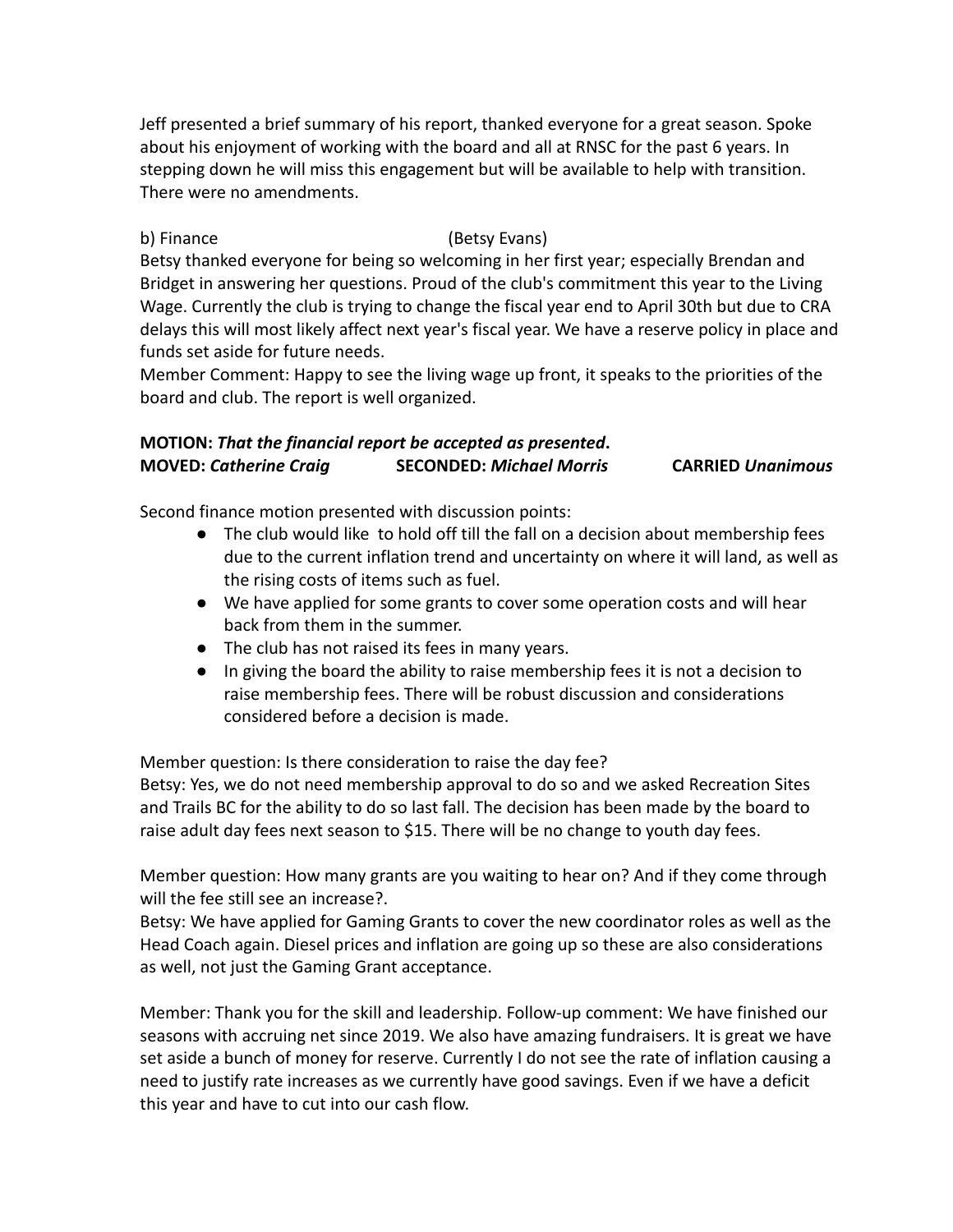Jeff: Looking at our Asset Management plan we are looking forward to a large asset replacement such as the groomer. This is another element that is being considered in the fee increase. We are also conscious that grant funding can dry up. Very happy to hear these concerns as this will bring good points for the discussion in the fall.

Duane: As an example of costs, the cost of a groomer windshield wiper was \$1300 for replacement this spring, three times the cost it was before. We are maybe looking at some larger maintenance as the groomer gets older. Recently we have been dealing with a newer machine.

Member: Good comments from Duane and Jeff. Currently we have been accruing so if we have one year of deficit we can handle it and adjust the following year accordingly. I hold respect for the board in the consideration of these matters.

Betsy: Reiteration that an increase to membership fees is not a foregone conclusion. The member's concerns are also represented on the board and are being brought forth in discussion. An additional point to add to costs is we are currently revisiting our health and safety practices which may also incur some expenses.

Member: Sports are more and more out of reach for many Canadians and are becoming more out of reach. As a teacher she sees this in her classroom. Perhaps our lack of club diversity is due to this financial gap.

Jeff thanked the member for their comments and their participation and work with the after school program.

Bridget: Thank you to the Revelstoke Community Foundation for funding to help underprivileged folks to get out skiing this season.

Betsy: In looking at other club membership fees they are the same or more except Toby which is inexpensive.

Member: Our groomers are volunteers so we do not incur the costs associated with this wage which can bring down our membership fees.

Jeff: Thank you to the member for pointing out that our groomers are volunteers. We appreciate and thank our groomers.

## **MOTION:** *That the Board have discretion to increase the 2022-23 adult membership fee by \$10 for early-birds (before December 1), and \$15 for after December 1, and the 2022-23 family membership by \$20 for early-birds and \$30 for the regular season, if deemed necessary in September 2022.*

**MOVED:** *Betsy Evans* **SECONDED:** *Michael Morris* **CARRIED** *14 yes - 8 No*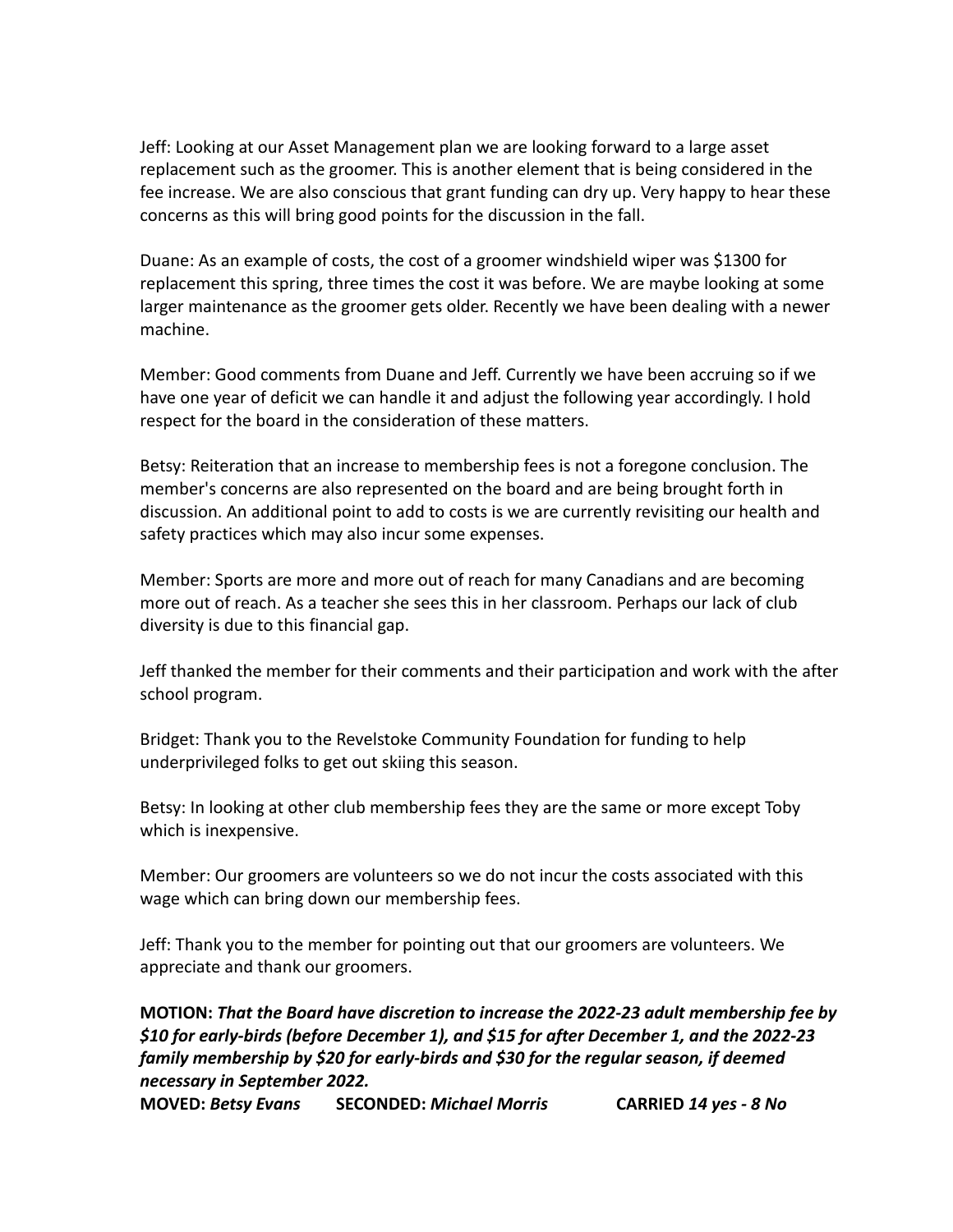#### c) Executive Director (Bridget Daughney)

Thanks to the board, staff and volunteers for a great season. Thanked grant donors and community partners, and encouraged people to look at our website donation page. Particular mention to the city and Revelstoke Tourism for the shuttle pilot program again this season, the Columbia Basin Trust for all they do, as well as the Revelstoke Community Foundation grant to enable outreach to get people skiing. Mention that Cross Country BC highlighted the RNSC in its annual general meeting for its innovative adventure trail and ability to grow in a sustainable healthy manor. Appreciative of the enthusiastic reception to a more regular Canine Nordic Newsletter, and for Lynn Gagnon's contributions. Jeff: Lynn is a great example of members joining committees and serving in other capacities and this is very welcomed by the board and appreciated.

## d) Lodge Manager (Bridget Daughney for Paula Martens) Bridget relayed for Paula that she really enjoyed having members come say hello and is looking forward to next season hopefully being a bit more social. Jeff mentioned that the backcountry membership fee next year will be scaled back due to lower uptake.

## e) Operations (Ken Gibson & Duane Dukart)

Duane gave a brief summary of the report and noted the great snow we had through the season. Thank all the volunteers and groomers noting that more experience is making better and easier grooming. Mentioned that the summer trail work is paying off, allowing grooming to take place with a thinner layer of snow. Duane is looking forward to next season.

Ken - Recognized that the groomers are an amazing asset and strength of the club and we really appreciate these volunteers.

Jeff had everyone unmute and do a loud round of applause for our groomers.

#### f) Membership (Carolyn Lorrain)

Thanks to all the volunteers. Mentioned that we had COVID again in 2021-22, but that didn't stop us from hosting great events - even the poker ski in the rain! Thank you to Miranda Murphy and all the volunteers for organizing these events. The Membership Committee and club are always keen to hear from membership, please send us your thoughts. Special thank you to Catherine and Bridget for all their help with the learning as a first year board member.

Betsy - We are the biggest club in town!

## f) Head Coach (Zach Hill)

Thank you to everyone at the club, especially the volunteers in town and the ADC. A warm welcome made his first year a great one for him and his family and he is happy to be here. Strong appreciation of the high caliber grooming that took place all season, despite the incredible amount of snow that fell down. Zach then recapped the report highlighting the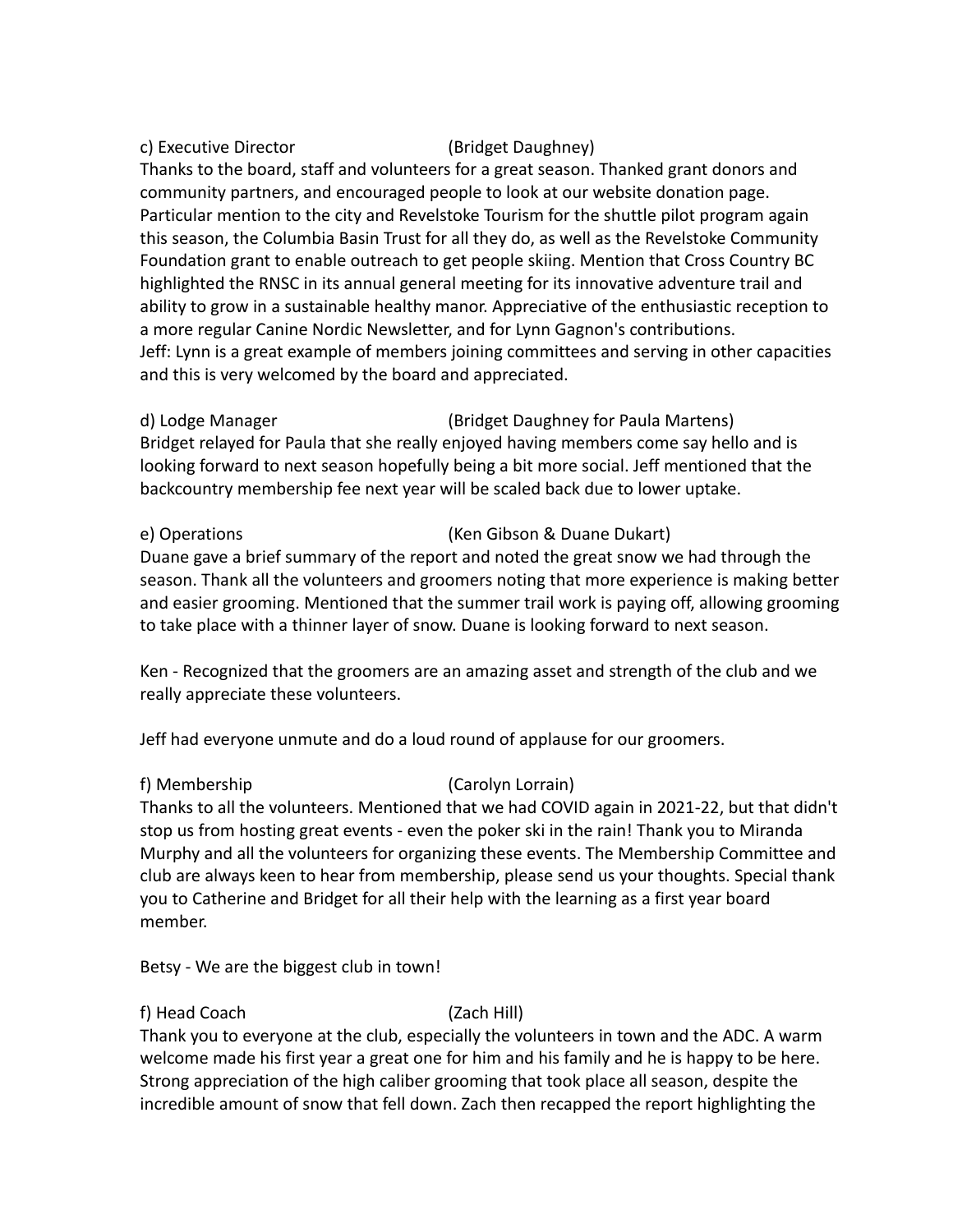achievement of athletes and the team, and noting the athletic and mental health benefits for the athletes was incredible. The team is back out training and having fun; give them a cheer if you see them on Airport Way.

Jeff: Thanked Zach personally and on behalf of the club for his dedication and enthusiasm for the programming. An impressive first season.

h) Athlete Development (Chad Smith) Chad complimented Zach on his first season with the club and is excited to have him as Head Coach going forward. Thanked the ADC for their behind the scenes work through fundraising, organizing, and time. Highlighted the success of hiring the Program Coordinators.

k) Questions for Directors No further questions. (Phone in members were verbally checked.)

## **MOTION:** *That the reports are accepted as presented***. MOVED:** *Sharon Woods* **SECONDED:** *Catherine Craig* **CARRIED** *Unanimous*

Information presented by Jeff in regards to the proposed logging in the area. Appreciation of letters already shared with the board by members, and invitation of further questions or thoughts from members. None were brought up.

## **5. Election of Directors - Conducted by Jeff Wilson**

Jeff thanked outgoing board members. Laurel for friendly demeanor and welcoming interest in the board as well as appreciation of her commitment to the club, specifically the membership committee during a difficult time with the pandemic. Catherine for her great ideas/perspectives, dedication/laser vision in editing, and for being an instrumental volunteer for events. It has been great having both on the board.

Michael - Thank you to Jeff for his past service of 6 years. Jeff stepped up while Rob, as President, was away, and this helped the transition from Rob to Jeff as President to be seamless. When Jeff joined the club it was a simpler affair and since then it has grown with many new hires. Jeff has been a large part in this successful growth period and in it being easy. We know and appreciate that Jeff is still ambitious and will be a part of our club going forward.

Jeff - Acknowledged the past board members as successful which helped him going forward. In particular Rob Serrouya who helped train him up. His time on the board has been very enjoyable. Thank you to board members past and present.

## **MOTION:** *I motion that Jeff Wilson reports the slate of qualified directors and the running of elections for the board of directors.*

**MOVED:** *Catherine Craig* **SECONDED:** *Betsy Evans* **CARRIED** *Unanimous*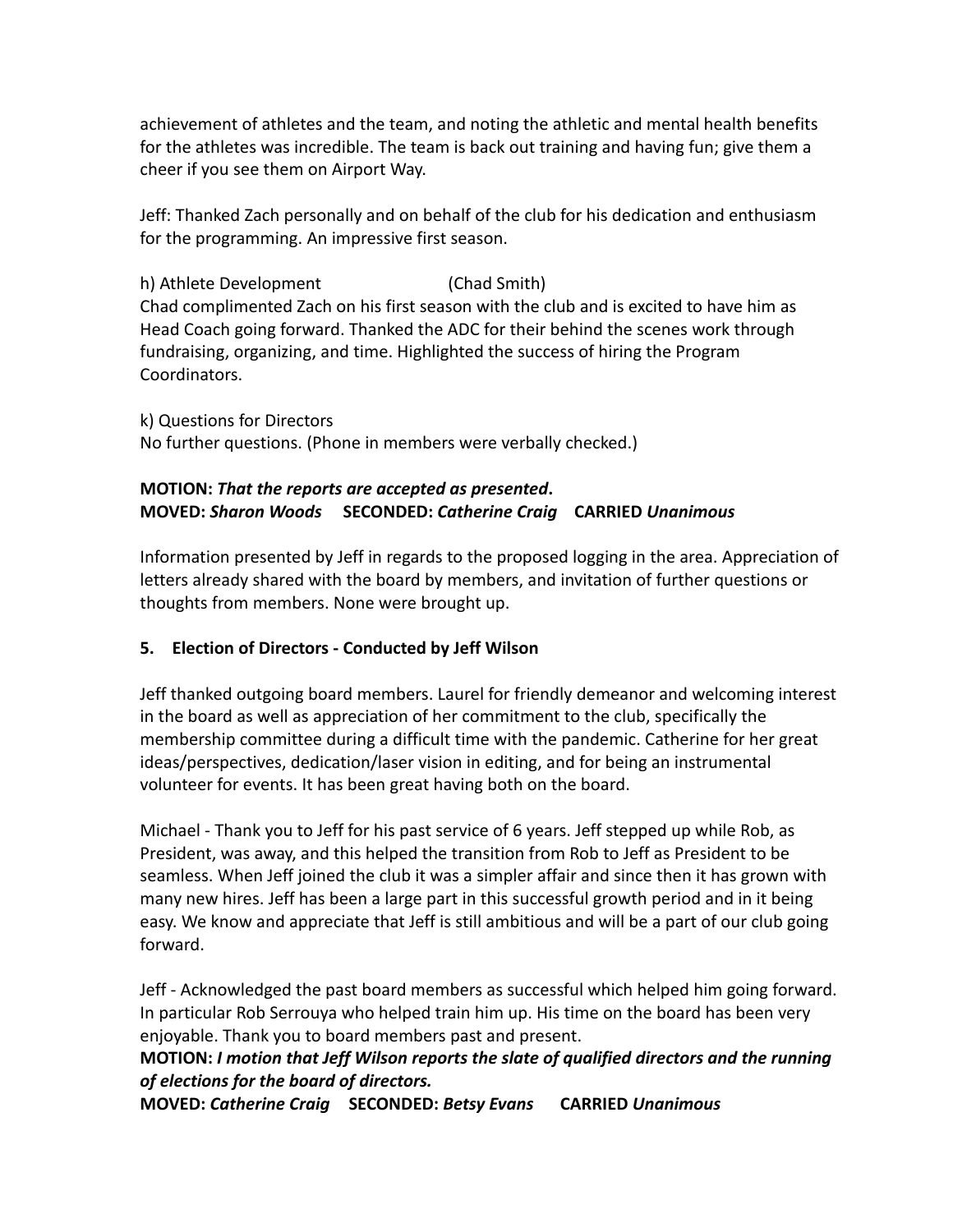Jeff thanked the board members continuing forward in their terms and outlined their new roles if applicable. The slate of nominations prepared by the Nominations Committee was presented with the knowledge of the number of board positions available. Nominations from the floor were called for three times and there were no additional nominations. Thus, all nominees were elected by acclamation.

## **Elected Directors for 2 year terms: Chad Smith, Ken Gibson, Sharon Woods, Jennifer Wild**

Note that further board members, to fill in empty spots, can be added over the year with board approval. Members are also encouraged to join committees.

**MOTION: That the 2021-22 Executive be: President – Michael Morris, Vice-President – Carlyn Lorrain, Treasurer – Betsy Evans, Secretary – Sharon Woods MOVED:** *Robyn Thomas* **SECONDED:** *Sharon Woods* **CARRIED** *Unanimous*

Jeff thanked everyone for working through the cumbersomeness of this being a virtual meeting and recognized that hopefully in the future this can be done in-person.

## **6. Draw for 2022-23 Membership**

Sarah Newton was randomly drawn as the recipient of the 2022-23 complimentary adult membership.

**7. Adjournment MOTION:** *Motion to Adjourn at 8:43 PM.* **MOVED:** *Patti Hill* **SECONDED:** *Carolyn Lorrain* **CARRIED** *Unanimous*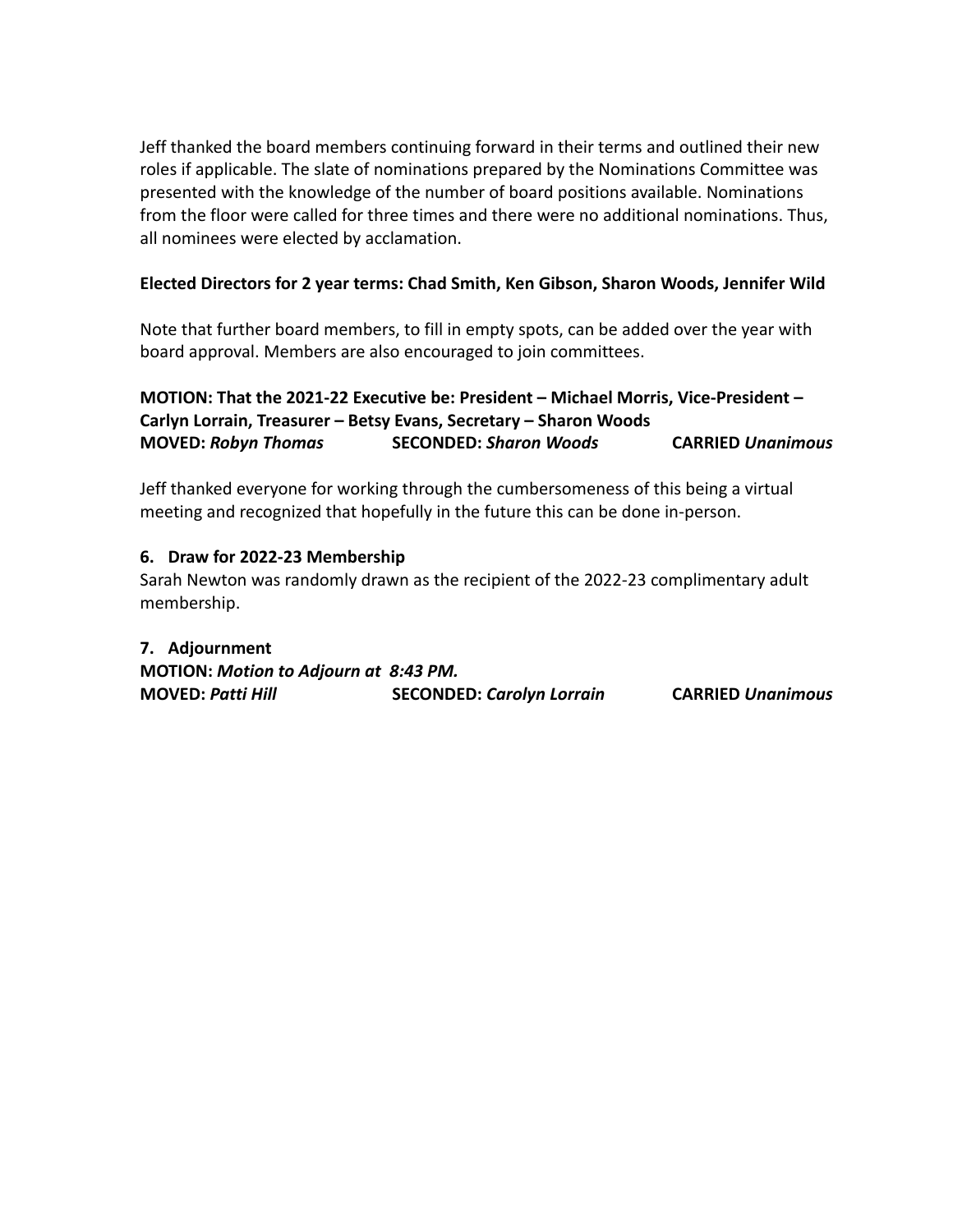# <span id="page-8-0"></span>President's Report

As my 2-year term as president wraps up and I consider this past season, I can say that I am relieved, grateful, and proud of where the RNSC is today.

I am relieved that our winter was characterized by cool temperatures and a healthy snowpack. By Revelstoke standards, we endured a few cold snaps, but the skiing was consistently fantastic. Thanks to the early season work to prepare our trails, we were skiing in early December and it lasted well into April. We also had another great year of support from our membership. We were 1192 members strong, and we think it is wonderful to have so many people enjoying Nordic skiing each year.

On behalf of the club, I can say that we are especially grateful for the contribution of time and energy from our many volunteers. Starting in the fall, volunteers prepared our trail system, painted animals for adventure trails, planned membership drives, and so much more. As the snow arrived, our grooming team stepped up to pack down the trails and provide us with a winter of wonderful conditions. Volunteers in our club coached athletes, supported school programs, hosted races, planned club events, cleaned up the trails, brushed off signs, and found countless ways to care for the club and our community.

I also want to thank our Board of Directors. It has been a pleasure to serve with this group of volunteers, and I am grateful for their input, talent, and commitment to the club. My thanks also extends to the committees that support and inform the board. There are directors and general members on these committees, and you will read about their significant contributions and accomplishments in this annual report.

Each year, it seems that the work of our club is to keep up with its success. Thankfully our staff is capable and dedicated to help us accomplish this. Our staff grew this year to include two new Program Coordinators. Thanks to Paula Martens and Maja Swannie Jacob for managing the fun, activity, and instruction for young and old at our club. We also welcomed Zach Hill as our new Head Coach. Zach's expertise as a coach and his wizardry with wax were on display this season, and our race team enjoyed a fun-filled season that concluded with spectacular results on the national stage.

We were also fortunate to have our core staff return to work for the club. Thank you to Duane in Operations, Paula and Ashley in the lodge, and Bridget in her role as Executive Director. This group is familiar with the many moving parts of our club, and they work hard to provide service and skiing to our members while they maintain the integrity and operations of our club.

I also want to thank the organizations and businesses who continue to support our club. We have compiled a complete list later in the report on our "Thank you" page, but I would like to highlight the recent grants from the City of Revelstoke for a new 'Ginzu' grooming attachment and from the Columbia Basin Trust for the summer trail crew. Thanks to this CBT grant, we have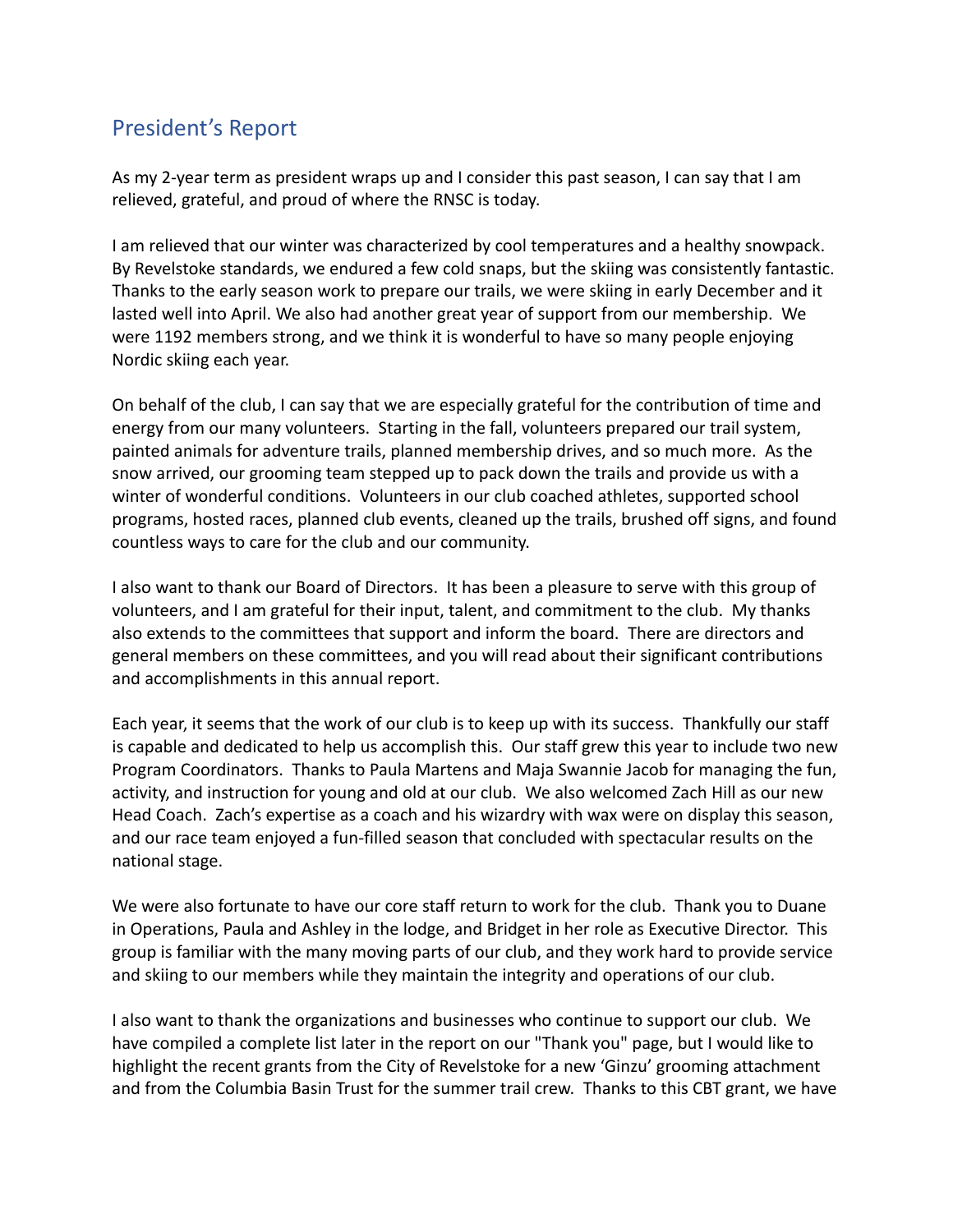an expanded summer crew to repair, maintain, and shape our trail network. So, it may seem that December is a long way away right now, but we are already starting to get ready for next year.

With our healthy membership, our home on Macpherson, and another great season of Nordic skiing behind us, I am very proud to say that I am a member of the RNSC. I hope you had a wonderful winter.

Sincerely, Jeff Wilson *President*

# <span id="page-9-0"></span>Financial Report

Thanks for the support of board members, finance committee members, and staff as I took on the role of Treasurer this year. I am pleased to report that I found the records and financial control systems to be in good shape, and our balance sheet to be very strong. It is terrific that the Board has committed the RNSC to be a 'Living Wage Employer'. The Board has recognized that paying a living wage constitutes a critical investment in the long–term prosperity of the club and community by fostering a dedicated, skilled, and healthy workforce.

There are two aspects to RNSC budget tracking, the Core Club and Ski League. In this section, we are reporting on financials for the Core Club, and, below, we report on Ski League.

Our fiscal year has historically been April 1 to March 31. In 2022, the RNSC submitted a request to the Canada Revenue Agency to change our fiscal year end to April 30th, so that each fiscal year includes one entire ski season. The CRA has not responded to our request, therefore the year end remains March 31st for now. We now expect this change to be made in 2023.

For the 2021/22 fiscal year, we developed a very conservative budget because of the unknowns associated with the COVID-19 pandemic. We anticipated the 2021/22 fiscal year would run at a deficit of approximately \$21,000. Instead, we ran a surplus of roughly \$50,000. This surplus occurred in part because day sales (rentals, day passes, etc.) were much higher than forecast, and we were successful in obtaining numerous grants. Membership fee revenues were similar to 2020/21 except for backcountry memberships, which decreased. This decrease may have been due to the fee increase or a normalization of pre-pandemic behaviour.

We finished the fiscal year end, March 31, 2022, with \$234,096.73 in current assets (i.e., cash and cash equivalents), which is an increase of \$8,725.70 from one year ago. We have \$12,035.51 in total liabilities, which is a decrease of \$45,041.05 from one year ago. Overall, the RNSC is in a solid financial position. Because of this, the Board has authorized \$110,000 to be set aside as reserves for future spending on unexpected operating costs, a new rental fleet, and in the long-term, a new groomer. The setting aside of reserves for future spending is prudent, to avoid the need for borrowing large funds if/when new major purchases are required.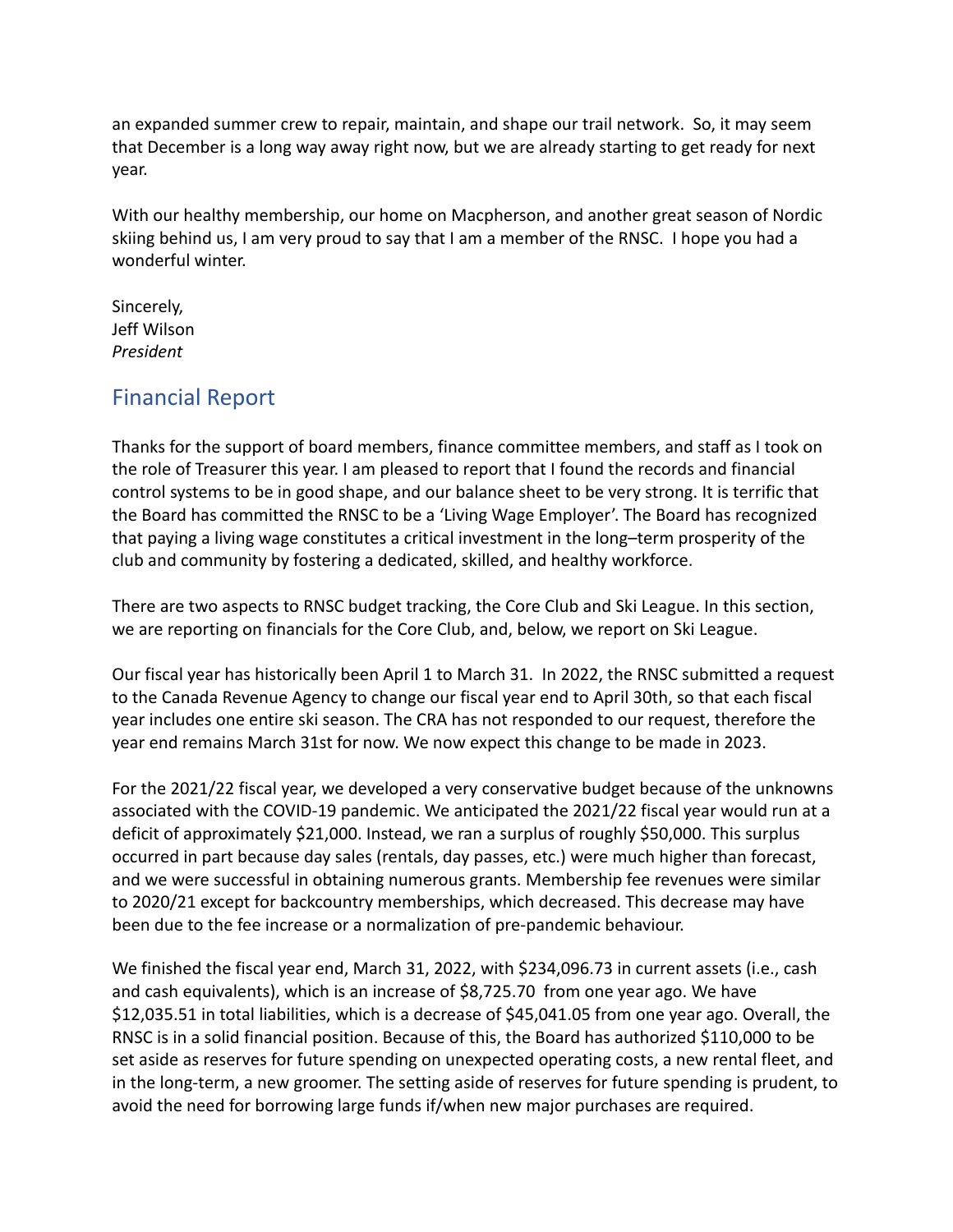### **Day Operations**



Above is a comparison of lodge sales across the previous six years. Lodge sales include day passes, ski and snowshoe rentals, and day backcountry and snowshoe fees. Exact details can be found in the "Fund Budget Detail Report for Fiscal End 2022". In 2021/22, we collected almost 42% more day revenue compared to 2020/21, partly due to the COVID-19 related travel restrictions that impacted the 2020/21 sales.

## **Ski League**

The financial statements show that Ski League revenue exceeded expenses by \$4,561.34. Due to an error, the actual revenue less expenses is \$3,419.53. This correction will be made in the 2022-23 fiscal year. A large percentage of Ski League revenue comes from fundraising and grants.

#### **Budgeting For The Future**

As in past years, the Core Club will cover \$5,000 for the Head Coach salary. We've also budgeted \$15,000 for the continuation of the new Program Coordinator roles, but are hoping this amount is covered by a gaming grant of which results will be known in the summer. The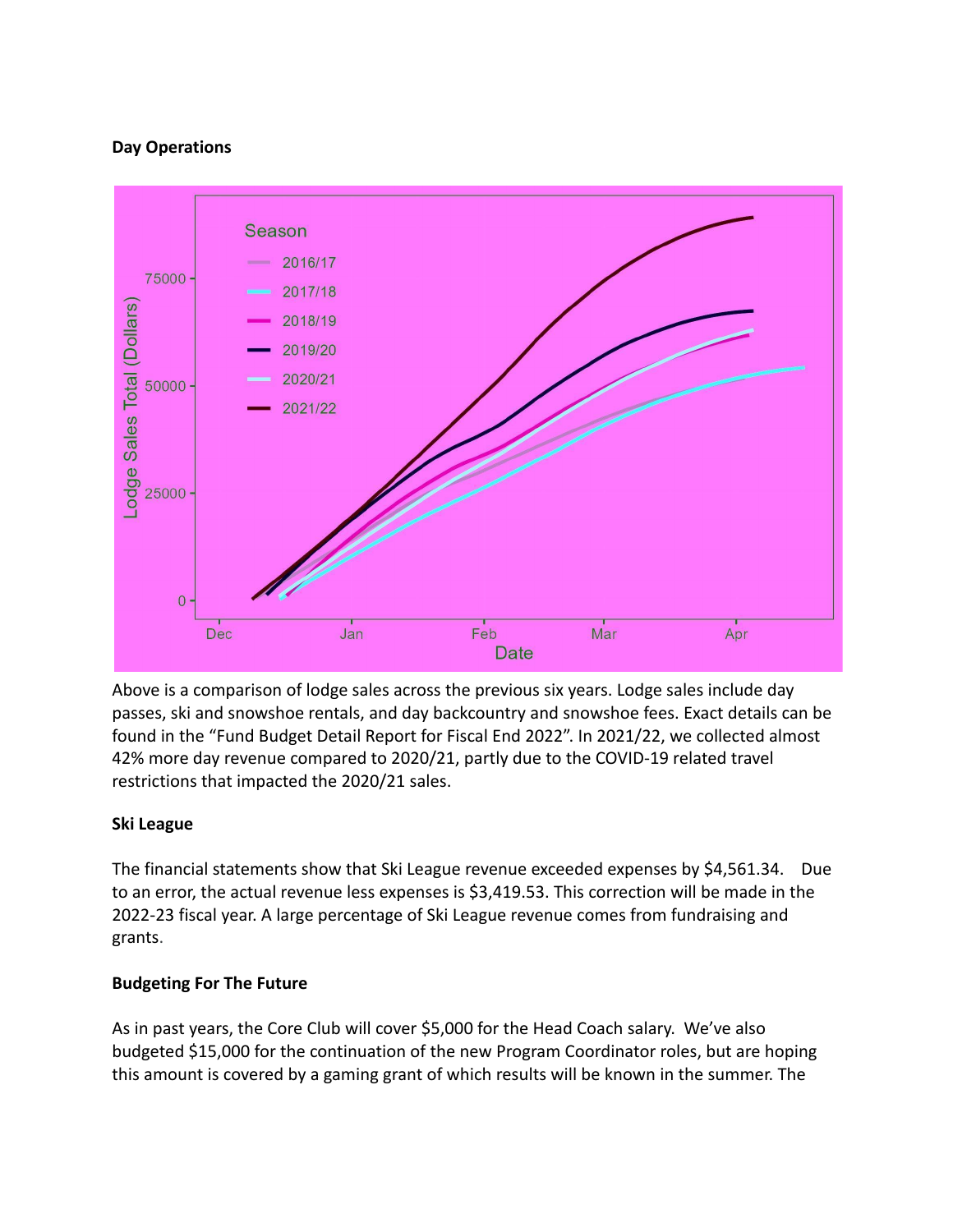Program Coordinators have been very successful in taking over from the work many volunteers have conducted who can no longer keep up with the growth of the club.

The Core Club is budgeting for a \$23,600 deficit for 2022/23, though this amount will be adjusted as we learn the success of grant applications. We are again budgeting conservatively, and will request permission at the AGM to possibly increase adult membership fees because we've seen just about all our costs rising very quickly (fuel, insurance, etc.), and we will not know about our success in grant applications until well after our AGM. The membership fee for children and youth will not change. If the budget looks good in the fall of 2022, it is possible that the Board will choose not to implement an adult membership rate increase in the fall of 2022.

Sincerely, Betsy Evans, *Treasurer* Brendan MacIntosh, *Bookkeeper*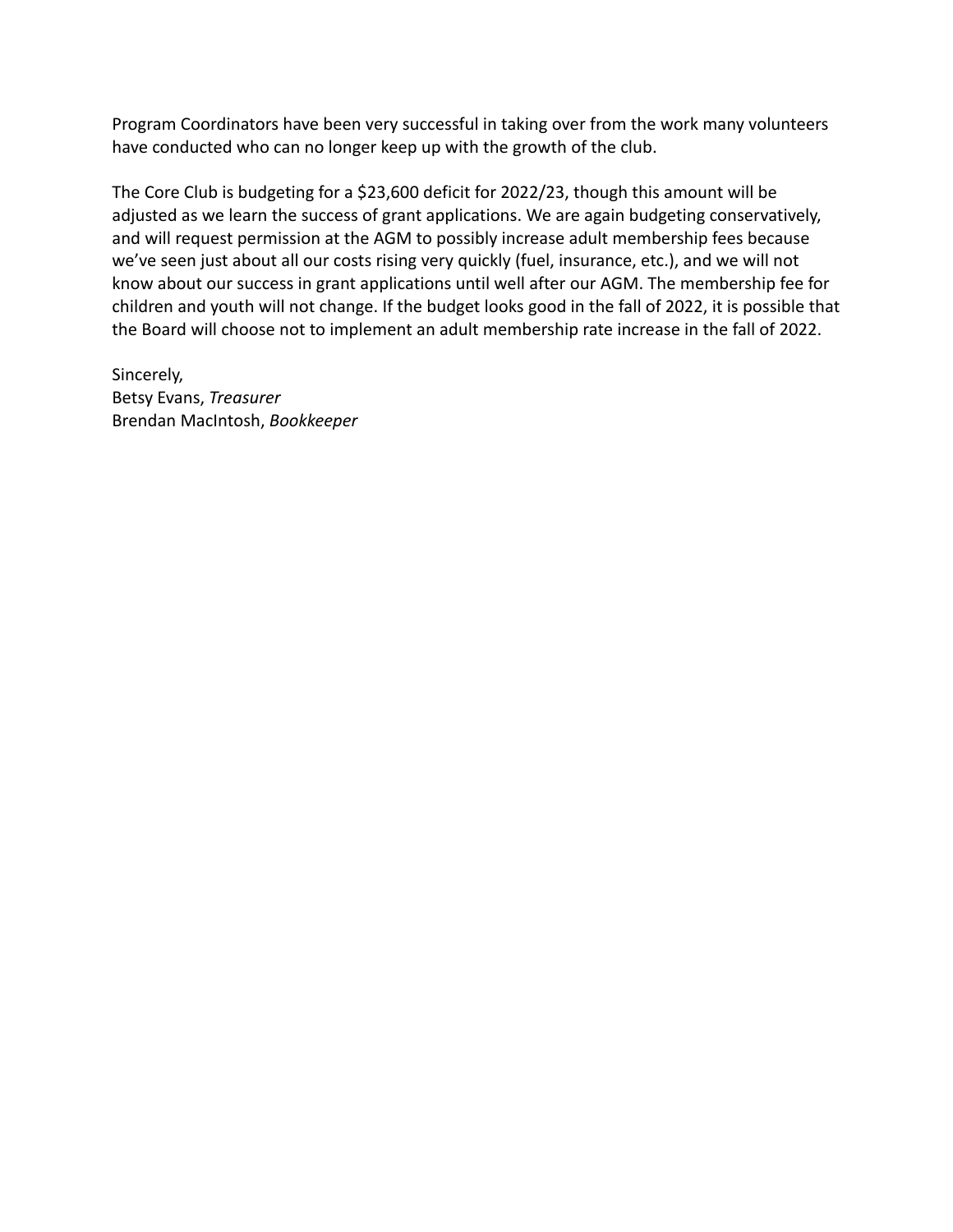## **Revelstoke Nordic Ski Club Balance Sheet As at 31 Mar, 22 ASSET**

| Current Assets<br>RCU - Club Account<br>Reserve Fund - Groomer<br>Reserve Fund - Operations<br>RCU - Membership shares<br>RCU - Member rewards<br>RCU - Bond Holding Account<br><b>Term Deposit</b><br><b>Accounts Receivable</b><br>Hut Float<br><b>Total current Assets</b> |                                        | 7,002.39<br>30,000.00<br>50,000.00<br>68.08<br>27.64<br>3,618.60<br>131,069.81<br>12,110.21<br>200.00<br>234,096.73 |
|-------------------------------------------------------------------------------------------------------------------------------------------------------------------------------------------------------------------------------------------------------------------------------|----------------------------------------|---------------------------------------------------------------------------------------------------------------------|
| <b>Capital Assets</b>                                                                                                                                                                                                                                                         |                                        |                                                                                                                     |
| Lodge and Shop<br>Accum Amort - Lodge and Shop<br>Lodge and Shop - Net<br>Furniture and Equipment                                                                                                                                                                             | 568,761.00<br>(380.569.00)<br>6,621.20 | 188,192.00                                                                                                          |
| Accum Amort - Furniture and Equipment                                                                                                                                                                                                                                         | (5.565.20)                             |                                                                                                                     |
| Furniture and Equipment Net<br><b>Timing Equipment</b>                                                                                                                                                                                                                        | 10,840.40                              | 1,056.00                                                                                                            |
| Accum Amort - Timing Equipment<br>Timing Equipment - Net<br>Lights and Landscaping                                                                                                                                                                                            | (10.840.40)<br>215,702.86              | 0.00                                                                                                                |
| Accum Amort - Lights and Landscaping<br>Lights and Landscaping - Net<br>Snowmobile                                                                                                                                                                                            | (125, 453, 86)<br>11,000.00            | 90,249.00                                                                                                           |
| Accum Amort - Snowmobile                                                                                                                                                                                                                                                      | (6,037.00)                             |                                                                                                                     |
| Shop - Net<br>Groomer                                                                                                                                                                                                                                                         | 404,919.47                             | 4,963.00                                                                                                            |
| Accum amort - Groomer                                                                                                                                                                                                                                                         | (297, 013.47)                          |                                                                                                                     |
| Groomer - Net<br><b>Brush King Cutter</b>                                                                                                                                                                                                                                     | 6,547.33                               | 107,906.00                                                                                                          |
| Accum Depr - Brush King                                                                                                                                                                                                                                                       | (1,833.33)                             |                                                                                                                     |
| Brush King - Net<br>Backhoe                                                                                                                                                                                                                                                   | 61,457.01                              | 4,714.00                                                                                                            |
| Accum Depr - Backhoe                                                                                                                                                                                                                                                          | (9.218.00)                             |                                                                                                                     |
| Backhoe - Net<br><b>Total Capital Assets</b>                                                                                                                                                                                                                                  |                                        | 52,239.01<br>449,319.01                                                                                             |
| <b>TOTAL ASSET</b>                                                                                                                                                                                                                                                            |                                        | 683.415.74                                                                                                          |
| <b>LIABILITY</b>                                                                                                                                                                                                                                                              |                                        |                                                                                                                     |
| <b>Current Liabilities</b><br><b>Accounts Payable</b><br><b>GST Paid</b>                                                                                                                                                                                                      |                                        | 7,200.00                                                                                                            |
| <b>GST Collected</b>                                                                                                                                                                                                                                                          | (6,488.96)<br>10.824.47                |                                                                                                                     |
| GST Owing (refund)<br>Damage Deposit for Lodge apartment                                                                                                                                                                                                                      |                                        | 4,335.51                                                                                                            |
| <b>Total Current Liabilities</b>                                                                                                                                                                                                                                              |                                        | 500.00<br><u> 12.035.51</u>                                                                                         |
| <b>TOTAL LIABILITY</b>                                                                                                                                                                                                                                                        |                                        | 12.035.51                                                                                                           |
| <b>EQUITY</b>                                                                                                                                                                                                                                                                 |                                        |                                                                                                                     |
| Equities                                                                                                                                                                                                                                                                      |                                        |                                                                                                                     |
| <b>Current Earnings</b><br><b>Retained Earnings</b>                                                                                                                                                                                                                           |                                        | 50,656.76<br>620,723.47                                                                                             |
| <b>Total Equities</b>                                                                                                                                                                                                                                                         |                                        | 671.380.23                                                                                                          |
| <b>TOTAL EQUITY</b>                                                                                                                                                                                                                                                           |                                        | 671,380.23                                                                                                          |
| <b>LIABILITIES AND EQUITY</b>                                                                                                                                                                                                                                                 |                                        | <u>683,415.74</u>                                                                                                   |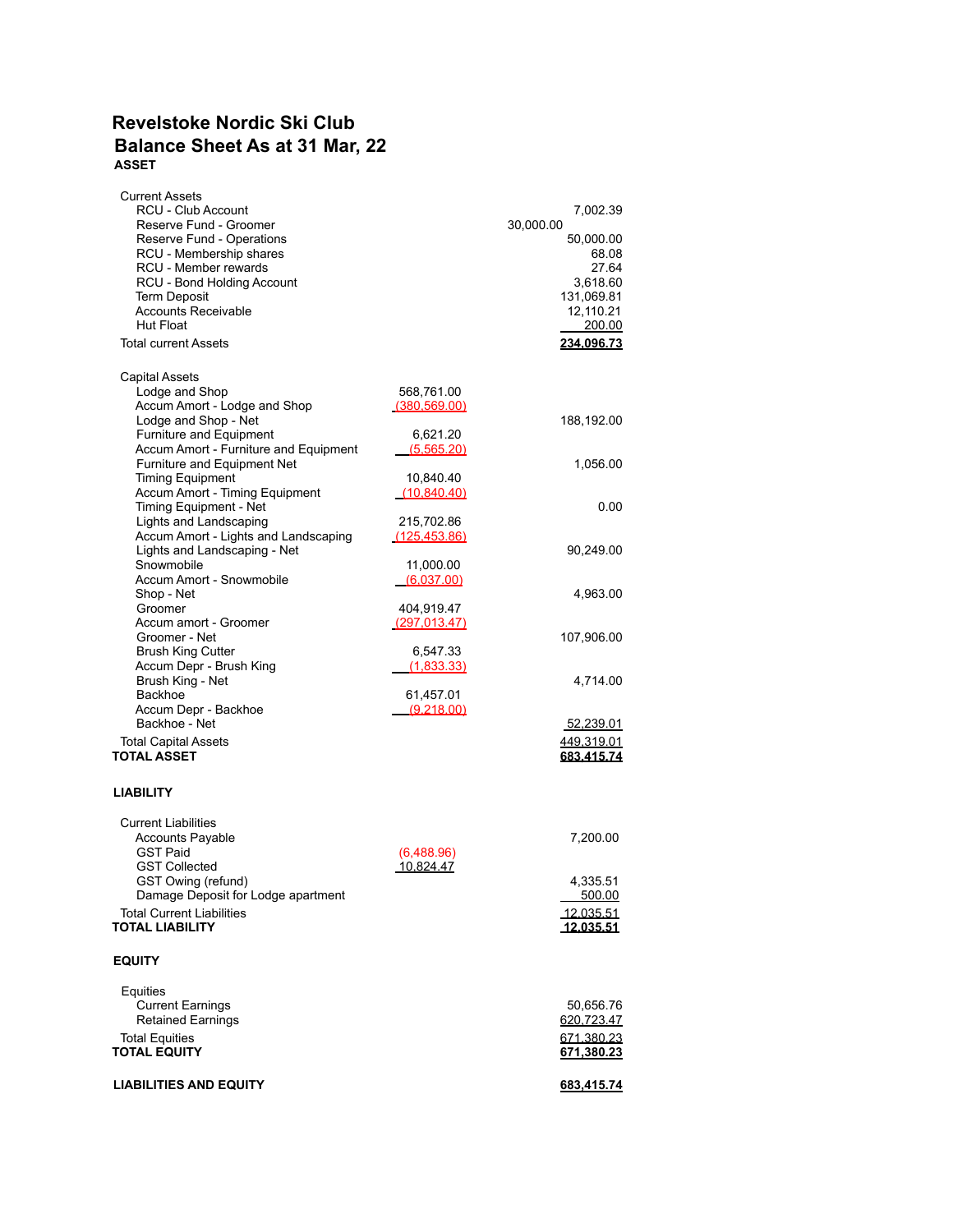## **Revelstoke Nordic Ski Club Income Statement 01 Apr, 21 to 31 Mar, 22 REVENUE**

| <b>Sales Revenue</b>                                           |          |                       |
|----------------------------------------------------------------|----------|-----------------------|
| Term Deposit Interest                                          |          | 1,920.22              |
| Ski Clinics and Private Lessons                                |          | 3,990.00              |
| School Program                                                 |          | 3,824.00              |
| Day use Fee Revenue                                            |          | 48,390.45             |
| Rent for Lodge apartment                                       |          | 12,000.00             |
| Master Skier Fee Revenue                                       |          | 6,229.25              |
| Membership Fee Revenue                                         |          | 117,487.71            |
| Insurance Collected                                            |          | 22,970.00             |
| Parking Lot Revenue                                            |          | 5,104.70              |
| Ski League Revenue                                             |          | 28,650.00             |
| Save-On-Foods card Revenue                                     |          | 5,000.00              |
| Headlamp Heroes Revenue                                        |          | 312.70                |
| <b>Fundraising Revenue Firewood</b>                            |          | 4,611.55              |
| Donations                                                      |          | 4,676.04              |
| Grants                                                         |          | 161,636.14            |
| Accommodation deposits                                         |          | (0.63)                |
| <b>Bottle Drive</b>                                            | 1,532.40 |                       |
| Save-On-Foods opt out cheques                                  | 1,920.00 |                       |
| Nationals Fundraising                                          | 5,007.70 |                       |
| Net Fundraising                                                |          | <u>8.460.10</u>       |
| <b>Net Sales</b>                                               |          | 435,262.23            |
|                                                                |          |                       |
| <b>Other Revenue</b>                                           |          |                       |
| Club Account Bank Interest                                     |          | 184.66                |
| Timber sales                                                   |          | 1,756.19              |
| BC Cup / Regional Race - Revenue                               |          | 2,878.15              |
| Rental Ski Revenue                                             |          | 29,856.54             |
| <b>Rental Snowshoe Revenue</b>                                 |          | 2,536.16              |
| <b>Total Other Revenue</b>                                     |          | 37,211.70             |
| <b>TOTAL REVENUE</b>                                           |          | 472,473.93            |
|                                                                |          |                       |
|                                                                |          |                       |
| <b>EXPENSE</b>                                                 |          |                       |
|                                                                |          |                       |
| <b>EXPENSES</b>                                                |          |                       |
| Coaching courses                                               |          | 5,854.03              |
| Wax Expense                                                    |          | <u>1,215.35</u>       |
| <b>Total EXPENSES</b>                                          |          | 7,069.38              |
|                                                                |          |                       |
| <b>Payroll Expenses</b>                                        |          |                       |
| Wages                                                          |          | 183,074.49            |
| <b>CPP</b> Expense                                             |          | 9,340.26              |
| El Expense                                                     |          | 4,104.28              |
| <b>WCB Expense</b><br>Subcontractors                           |          | 2,833.29              |
|                                                                |          | 9,137.50              |
| Employee benefits                                              |          | 1,868.49              |
| <b>Total Payroll Expense</b>                                   |          | 210,358.31            |
|                                                                |          |                       |
| <b>General and Administrative Expenses</b>                     |          |                       |
| <b>Communication Expense</b><br>Summer Maintenance 2021        |          | 1,688.49<br>3,897.36  |
| Day Lodge Operation and maintenance                            |          | 6,884.84              |
| Snow Removal                                                   |          | 4,545.00              |
| Insurance                                                      |          | 9,117.00              |
| Licenses Fees and Dues                                         |          | 545.44                |
| Office and Admin Supplies                                      |          | 5,259.45              |
| Ski League Expense                                             |          | 7,195.22              |
| Ski League Expense - Race Team                                 |          | 3,780.68              |
| Ski League Carry Forward                                       |          | 4,013.70              |
| <b>Rental Skis</b>                                             |          | 335.73                |
| <b>Groomer Fuel Expense</b><br>Groomer Maint and Parts expense |          | 19,292.95<br>6,205.19 |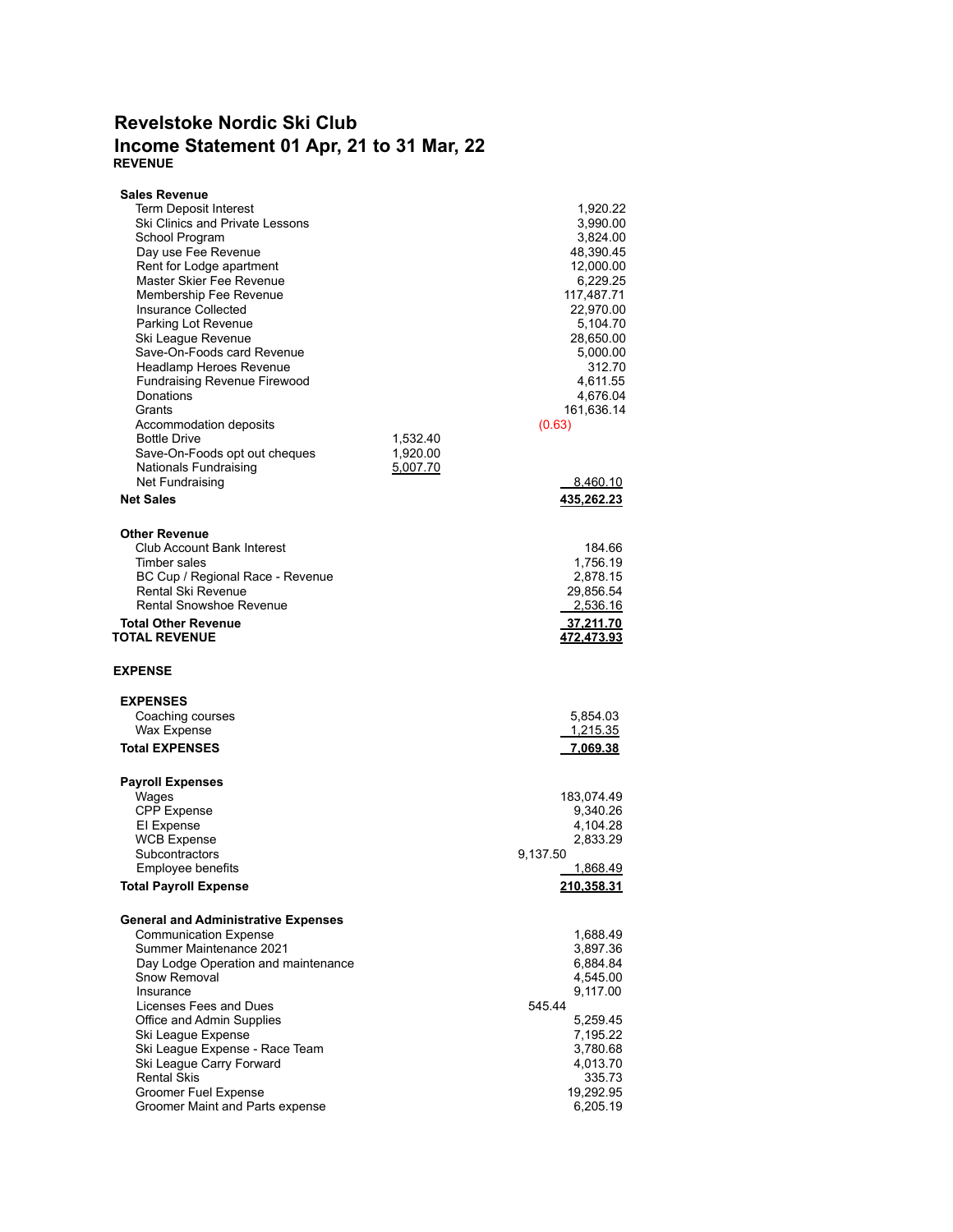| Tractor Maint and Parts Expense<br>Snowmobile Groomer Expense | 468.69<br>1,389.71 |
|---------------------------------------------------------------|--------------------|
| Trail Maintenance Expense                                     | 10.527.89          |
| BC Cup / Regional Race expense                                | 1,856.84           |
| Shop Oper and Maintenance                                     | 9,800.29           |
| ATV maint and repairs                                         | 1,699.79           |
| <b>Nationals Expense</b>                                      | 4,958.70           |
| <b>Regional Camp Expenses</b>                                 | 1,061.22           |
| <b>Athlete Support</b>                                        | 2,000.00           |
| <b>Clothing Expense</b>                                       | 2,101.41           |
| <b>Membership Expense</b>                                     | 23,183.38          |
| <b>Club Event Expense</b>                                     | 334.05             |
| Coach Expense                                                 | 5,849.09           |
| <b>Accounting Expense</b>                                     | 9,359.85           |
| Amortization Expense                                          | 54,567.00          |
| Bank and Interest Expense                                     | 2.470.52           |
| <b>Total Gen and Admin Expenses</b>                           | 204,389.48         |
| TOTAL EXPENSE                                                 | 421,817.17         |
| <b>NET INCOME</b>                                             | 50,656.76          |
|                                                               |                    |

# <span id="page-14-0"></span>Executive Director's Report

2021-22 was a fantastic Nordic ski year despite the continuing pandemic. Thank you to the continued support of board members, committee members, volunteers, staff, and club members, who make our club so welcoming and energetic. It truly is a great community to be a part of!

There are many accomplishments, reporting, and community events mentioned in other reports. The following are a couple of further notable mentions from this past season:

- During our fiscal year we were able to secure \$115,745 in grant funding above program grant funding. This includes funding for asset purchases, wages for summer trail crew, and funding for community outreach, to name a few. We would also like to recognize the enormous donation of time, in-kind, and expertise by our community partners. Please visit our website for a full list of our sponsors/donors over the years. As a non-profit this funding helps keep our membership fees affordable.
- Last season saw a large jump in membership which we were able to sustain through this season. This brings with it more financial stability for the club and many welcomed new faces on the trails.
- We have made permanent one of our goals from our Strategic Plan Cornerstone #4, point #23 "Pilot and assess demand for an evening ski rental program". This season saw 3 nights added to our ticket office schedule which met with great success. We may shift one of the evenings next season to a different day but plan to see night rentals/tickets continue into the future.
- This season saw the continuation of the pilot shuttle program, with the shuttle coming to RNSC 3x daily on Saturdays and Sundays. The pandemic continued to play a factor in ridership as a new variant spread rapidly at the beginning of our season. Thank you to Revelstoke Tourism, the municipal government, and Everything Revelstoke for the support of this pilot.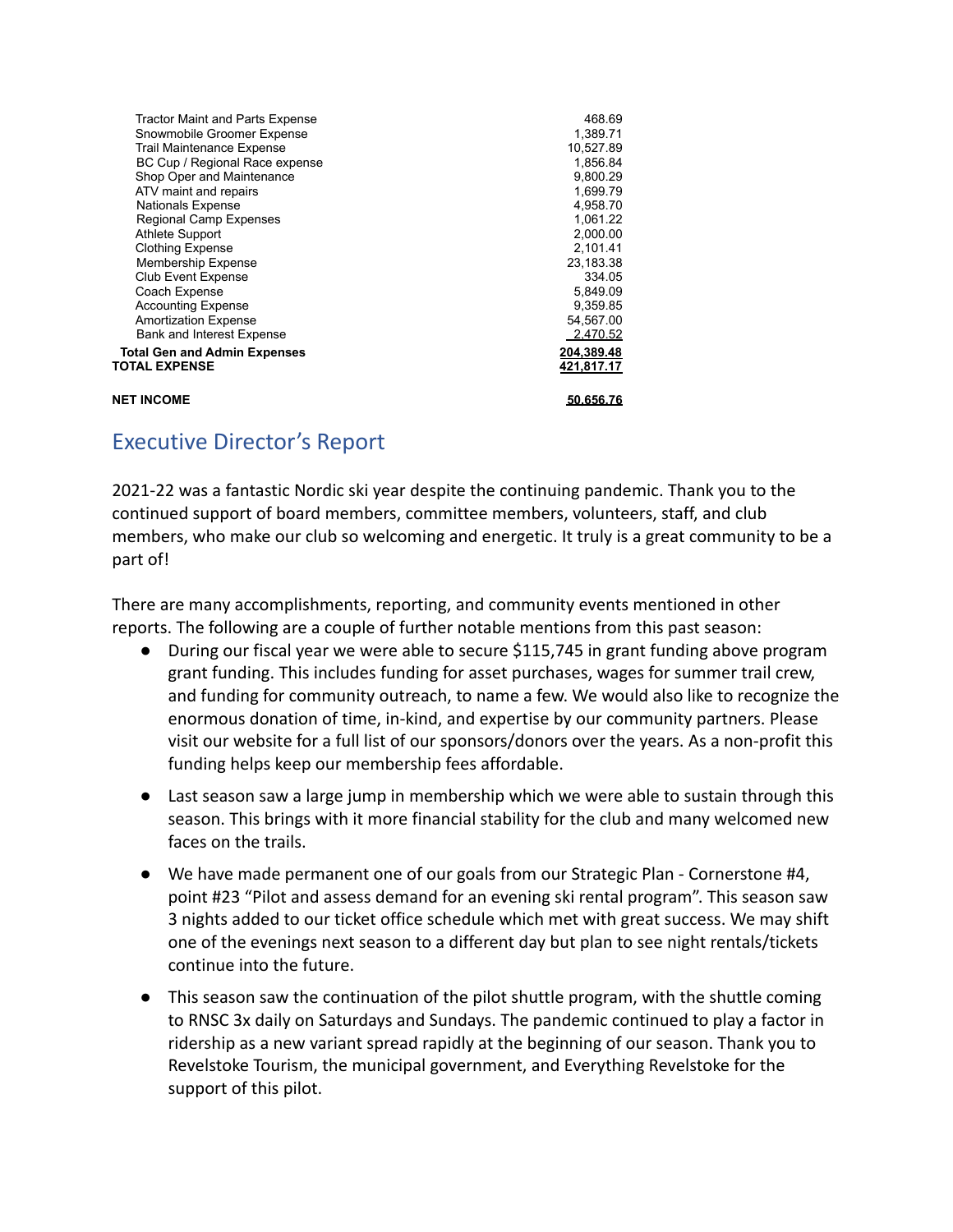- We saw the return of private groups to RNSC. This included birthday/festive gatherings as well as social groups such as the ACC meetups. Great to have people having fun out on the trails!
- Thanks to the Revelstoke Foundation Charity Grant we were able to support people financially to come ski. We have further to go with our outreach strategies on this to capture all keen skiers but are very happy to be supporting our goal of breaking down barriers to get people skiing and enjoying our sport.
- The RNSC has been officially recognized in a Revelstoke council meeting as being an important driver in our town's tourism industry. We were already seeing this recognition through the support Revelstoke Tourism offers us, and it helps us in securing future funding for trail work and asset replacement.
- We were recognized at the Cross Country BC AGM for our innovative new adventure trail and as a club success example. We have had many clubs contact us for information on how we have managed to grow successfully and sustainably.
- With the great response from members , the Canine Newsletter became a regular staple in our communication this winter. Thank you to Lynn Gagnon for her training tips and expertise and also to the members for "opting in" to receive this information. It is proving a great way to get all tails wagging together as this part of membership grows.
- Thanks to a partnership with Revelstoke Tourism again this season and the strong work of Ashley Shweitzer we were able to grow our social media presence for the second consecutive year. Social media is proving to be a great tool for connecting our members and communicating information out on what is going on in the Nordic world. Some statistics: Facebook Page Reach: 34,112 (up 106.8%); Instagram Reach: 3099 (up 183%); Facebook: Page Followers +81.39%, Page Likes +84.02%; Instagram: Page Followers +69.60%, Post +59.03%; and our largest post was the introduction of our adventure trail which reached 18,188. We are looking forward to continuing to expand our community engagement through the digital world again next season.

Going forward, the RNSC will be revisiting its Strategic Plan this summer/fall as the current 5 year plan comes to a close. I would like to recognize the herculean efforts of the past board members to create this plan to guide our club over the last years. It has proven instrumental in directing our club and has contributed greatly to our successes. With the strong framework already in place, our work this summer will be much lighter as we plan for the next 5 years. I encourage members to email us if they have comments/ideas they would like to bring forth for this work.

RNSC is an ever expanding club and I am looking forward to continuing being a part of it. I wish everyone a great summer and we'll see you on the trails next season.

Sincerely, Bridget Daughney *Executive Director*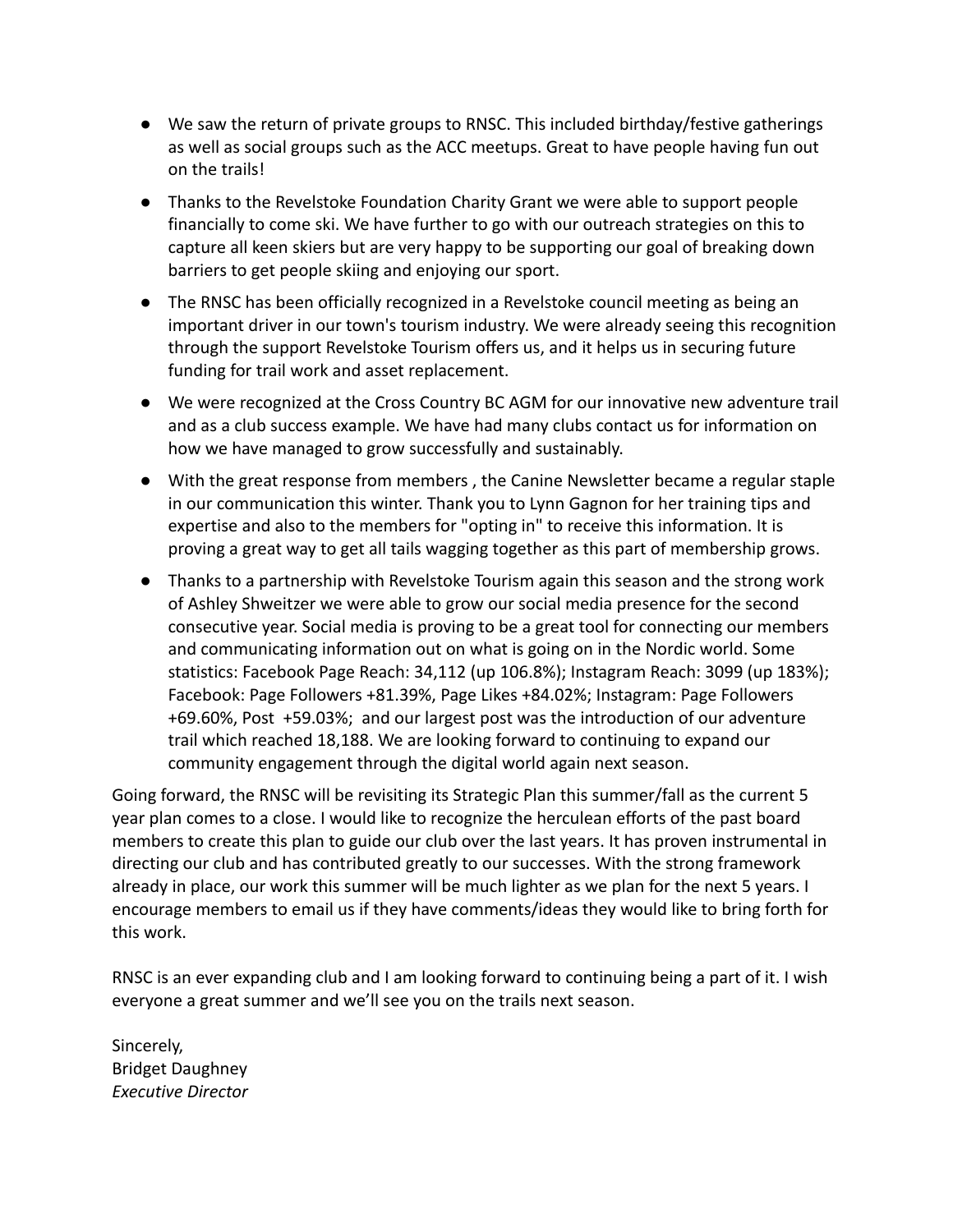# <span id="page-16-0"></span>Lodge Manager's Report

Each season coming back to work at the RNSC is inspirational and exciting. It is so wonderful to connect with returning members, as well as new members and visitors from around the world; which makes this club such a fantastic place to visit. Thank you to all who share your stories, they brighten my days and season.

Our team in the lodge this season grew a little bit. Bridget, Ashley, and myself were the mainstays in the office but we had help from a great crew. Claire, Tobin, and Kaisa joined us in the office over the season and it was so appreciated to have help from these three!

The Covid restrictions meant the main hub of our lodge was closed again this season. Fortunately, everyone was understanding and we were able to offer the downstairs as a warm space to change boots. I am crossing my fingers that our entire lodge will be open to everyone next season.

This season we offered our second annual free day which is always received well and allows more of our community a chance to try out Nordic skiing. The weekdays were busy with school groups during the day and after school groups two days a week.

Day passes continue to be our highest revenue at the ticket office. We sold 3,605 day passes this season in comparison to 2,742 day passes last season.

Rentals have, once again, gone great with everything taking place on the deck outside. The rental program from our ticket office is incredibly busy. (On New Year's Day we went through our rental fleet 3 times!) After day tickets, rentals are our biggest revenue. We rented 1,319 rentals this season; this does not include our youth rentals. Our free youth rentals totaled 397 for this season in comparison to 521 last season.

Our annual pass numbers for backcountry and snowshoeing have gone down this season. The 2020/21 season there were 93 backcountry passes and 15 snowshoeing in comparison to this season 24 backcountry passes and 8 snowshoe passes. However, our backcountry passes were third on our revenue this season followed closely by our snowshoe passes which was the seventh highest revenue. We sold 478 backcountry and 175 snowshoe day passes.

It has been a pleasure to be a part of the RNSC for another season. Enjoy the spring, summer, and fall.

Paula Martens *Lodge Manager*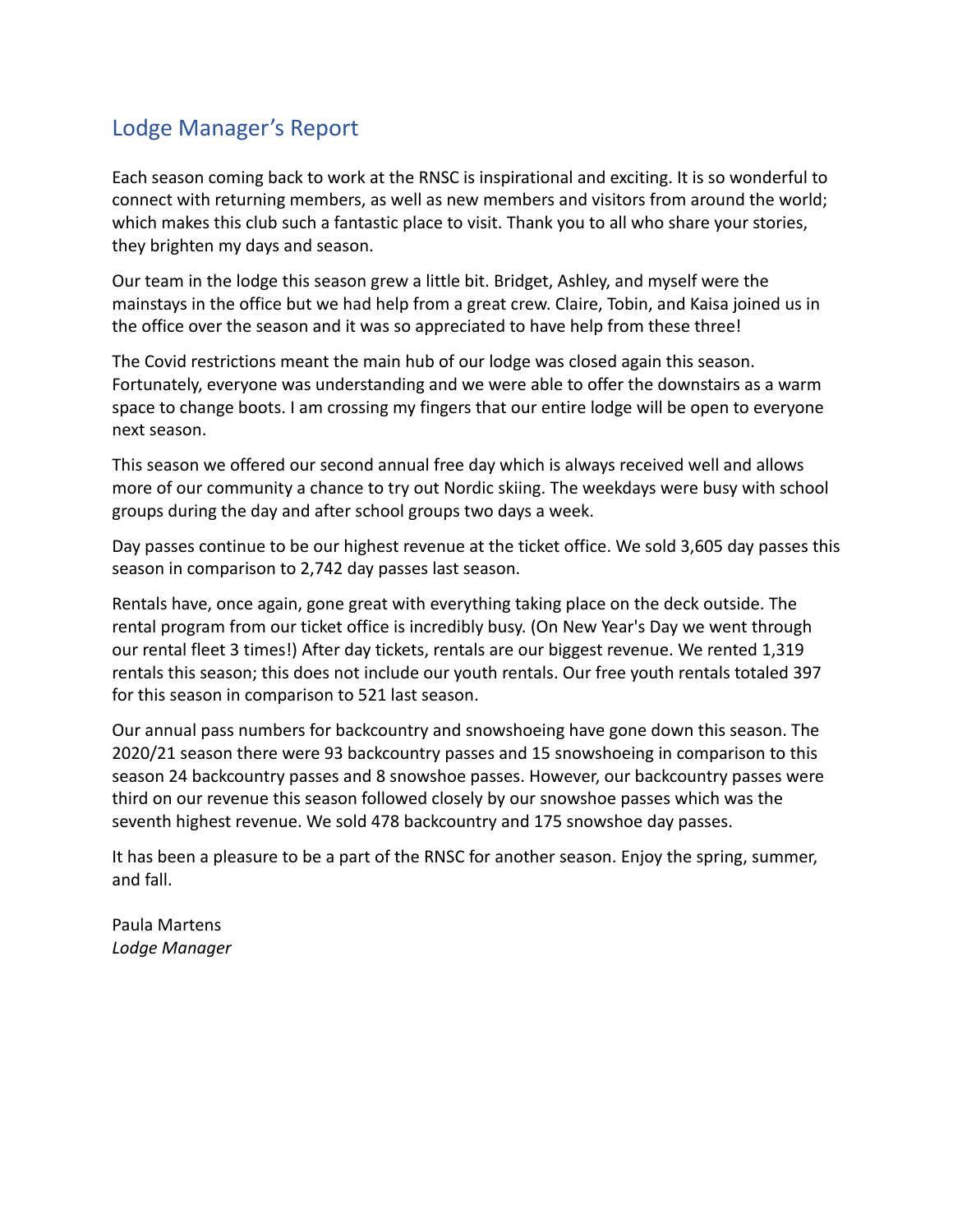# <span id="page-17-0"></span>Operations Report

The winter of 2021/2022 proved to be another fabulous season for the Revelstoke Nordic Ski Club's operations! In preparation for each season, Duane spends much of his fall maintaining our fleet of grooming equipment (2016 Prinoth BR350, 2018 Skidoo Skandic, and 2017 Polaris Sportsman quad, plus attachments of roller and ginzu groomer ). Despite tough conditions this season due to COVID-19 protocols, we were able to safely prepare the trails. However, the early season trail preparation proved to be a bit hard on our grooming equipment, because of extensive use and lack of good snow coverage. This kept Duane very busy with repairs and maintenance. Our grooming equipment has slowly been updated with more fuel efficient, quieter, and lower maintenance machines to provide dependable grooming. Maintenance of this fleet, as well as summer maintenance of trails/facilities, is largely performed during the off-season to provide you, our members, with well maintained, safe trails.

Each fall, Duane coordinates a team of volunteers to brush each trail to provide quality early season skiing. Most of the trail brushing is now done with a tow-behind self-powered brusher (thank you to the CBT Community Initiatives Grant). You may have noticed the lack of sticks poking through the snow as soon as we had a few inches of snow. It has proved to be a great asset to our fleet of trail equipment. Last fall, a team of dedicated volunteers used brush saws, clippers, loopers, pole saws, and shovels, and also ran the trail brusher. It was especially important for this season because the hardworking Revelstoke Fire Crews, who usually help out immensely, were busy with the exceptionally intense and long fire season. Thank you again to our amazing volunteers.

With the autumn "Atmospheric River" going on and on, it was looking pretty dismal for an early start to the ski season. Snowfall began again in the later half of November but it was warm wet snow. With higher than normal ground temperatures and high water flows still percolating out of the mountain (there are large swampy areas above us), falling snow continued to melt rapidly, making it difficult to get going with rolling/ginzu prep of the trails. Luckily the purchase of the tractor backhoe(Thank you Columbia Basin Trust and Columbia Shuswap Regional District - Economic Opportunity Fund) last summer assisted greatly with trail drainage maintenance before and during the heavy fall rains. Also, summer work with the backhoe on ditching, rock removal, and rough spot covering, allowed us to get out grooming in thinner snow conditions.

This year, like most years, a team of dedicated volunteer snowmobile/quad groomers, along with staff, spent many hours preparing and packing trails for regular grooming. Rolling and Ginzu trail prep began in the 3rd week of November, and Duane and the volunteers did their best to pack down the available wet snow to prevent further melting. This begins just after the first substantial snowfall (usually we can begin packing trails with as little as 10 cm on the ground), and continues until the snowcat can safely groom trails without risking costly damage. The first day out for the snowcat groomer was on Nov 27. The well packed wet snow froze enough to allow the snowcat to get safely up to the higher elevation trails over a thin layer of ice/packed snow through the stadium areas. On Dec 3 we began daily grooming with the cat on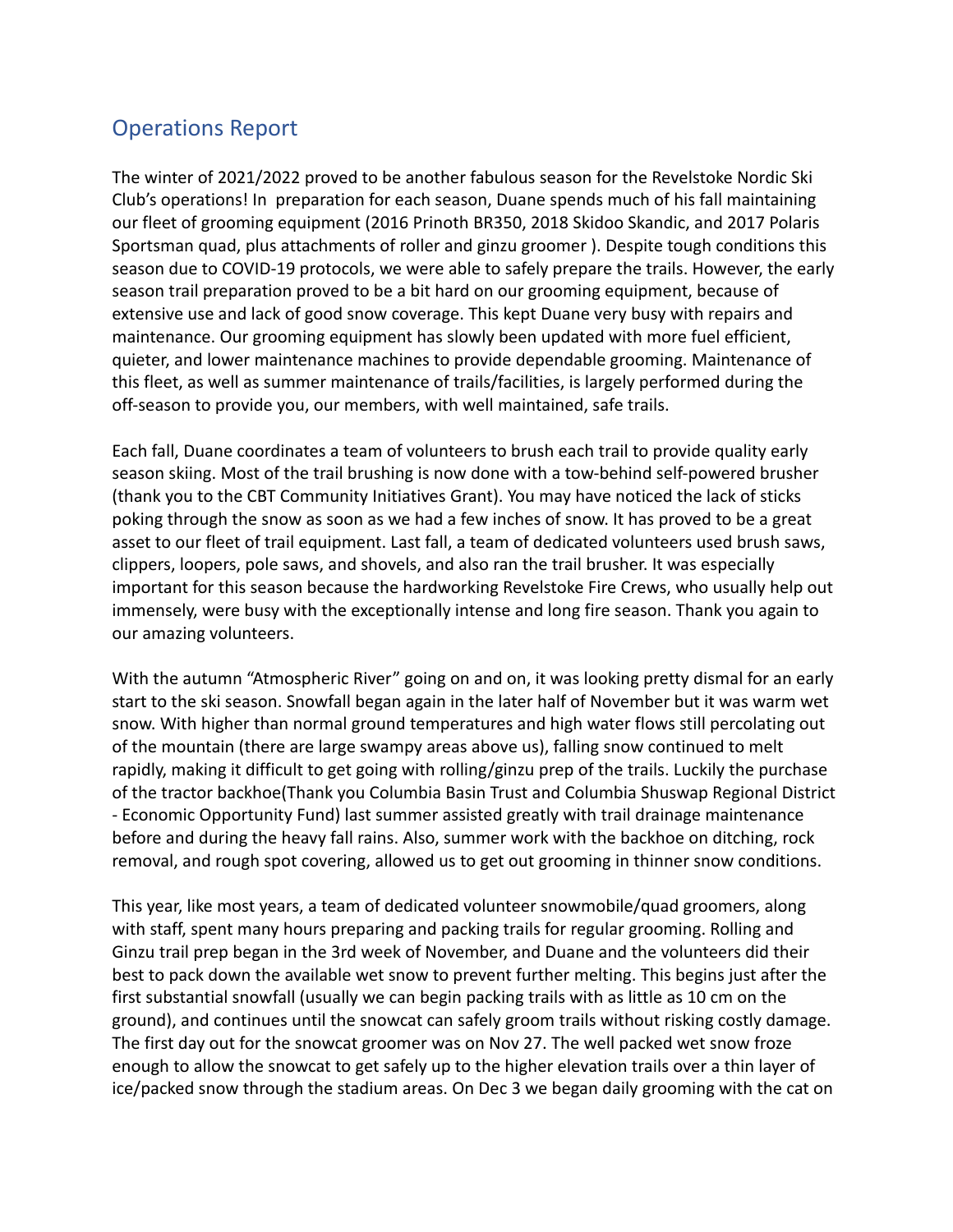the higher trails. By Dec 15 all trails had been cat groomed at least once. The wet conditions on Easy Al's (open water) made it impossible to groom with the cat for a while. Duane, Bridget, and several volunteers worked hard numerous times to cover the wet spots on Easy Al's with branches and shovel snow over them. When there was finally enough snow built up nearby, Duane installed the blade on the cat to move more snow over the trouble spots, allowing regular grooming on all trails with the snowcat.

Just before Christmas we started to get the usual good snowfalls and cooler temperatures, allowing for great conditions all around. By Christmas, skiing conditions were approaching excellent and we never looked back. Even though we had a lot of snowfall, night time temperatures were almost always below freezing, allowing for good grooming conditions and excellent skiing conditions for the following day. We had great skiing until the first week of April, when usage dropped off substantially. The last day of snowcat grooming was April 6, 2022, although a bit of occasional grooming occurred after that when operators were available and conditions warranted it. The last day of season operations was April 17, 2022.

We ran into a bit of a glitch mid-season when BC Hydro contractors unexpectedly (with no notice) plowed the snow from a couple hundred meters near the beginning of Roadway Ramble. This interrupted use of the 'Dog Loop' for 4 days over the weekend. Realizing the error and lack of communication upon being contacted by RNSC, BC Hydro rectified the situation and worked quickly to complete the repairs. They attempted to put snow back when they finished their power line maintenance, but the sticks and mud mixed in left less than satisfactory results. We used the bucket on the snowcat to move some more snow onto the worst areas. Luckily we got some fresh snow in the next couple of days to get that section of trail back to skiable conditions for the rest of the season. That section of trail melted out about 1 week before the rest of the trail at the end of the season, although the dog loop trails were still groomed from the far end and were accessible with a short walk.

Some trail improvements that were delayed or interrupted because of the fire restrictions will be continued this summer. We have received some grant funding from the Columbia Basin Trust to assist with hiring two trail crew, and combined with funding from the RNSC, the club has a budget to do some trail improvement this summer to make safer grooming and better quality skiing. This will involve improving drainage, culvert replacement, ditch cleanout, rock removal, trimming overhead branches on all narrow trails, and widening the trail in a few sections that are just too narrow to safely groom. All of this will also enhance early season grooming and skiing.

The main snowshoe trail is in the process of being rerouted. The new route stays above Snakes and Ladders, and Evelyn's, then drops below Mickey's at the lower Dynamite junction. It stays below Mickey's all the way back to the parking lot. We have yet to build foot bridges that meet the current required standards, so some of the sections of the new trail were not in use for this past season. We plan to finish this project this summer with the help of the trail crew and volunteers, and a BC Community Economic Recovery Infrastructure Program grant.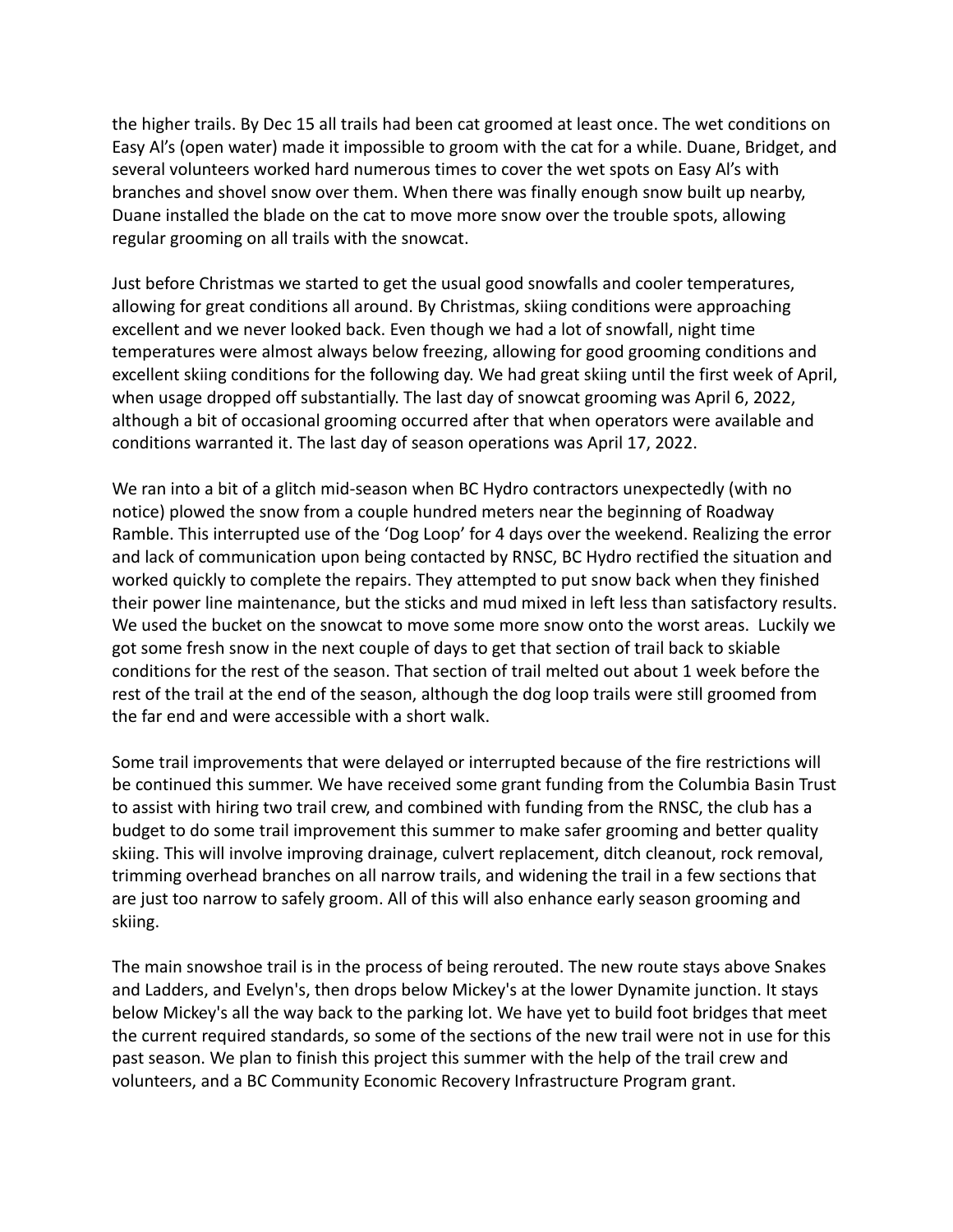### **Summary of 2021-2022 Operations**

- Extremely heavy rainfalls in October and November limited the completion of some of the trail maintenance projects and made for some challenging water issues at the start of the season.
- We started grooming more or less at the earlier end of the 'average' time.
- We added one new volunteer snowcat operator to replace one that moved out of town;. for a total of 9 experienced volunteer groomers on the roster for the snowcat groomer and 6 more volunteers for the rolling and ginzu grooming.
- Only one grooming day was lost due to mechanical breakdown of the snowcat.
- There were no unexpected large repairs required on any of the equipment this year, so expenses were pretty much in line with budgeted amounts. Groomer fuel (snowcat) cost \$19,200 this season vs \$15,200 last season. Increased fuel cost due to higher prices and numerous generous snow falls. The cost of groomer maintenance supplies and parts this season was approximately \$6200 out of a budgeted \$6500.
- Approximately 430 hours on the snowcat this season vs similar hours for last season.
- Last day of snowcat grooming was April 6 for a total of 129 days vs 106 last season.
- More summer maintenance is anticipated on the trails in 2022 to reduce the problem of overhead branches, water control, and trail width. The bulk of this work was delayed last year due to the fire restrictions during the summer and the wet fall weather.

Thanks to paid staff, volunteers, and members for another stellar season! Our operations depend on dedicated staff and a robust membership to maintain and enjoy our trails.

Duane Dukart, *Operations Manager* Ken Gibson, *Operations Director*

# <span id="page-19-0"></span>Membership and Communications Report

We've just had a great season. Did you know that the RNSC is the largest club in Revelstoke? This season, we had 1194 members. Ages ranged from infant to 85 years old. This goes to show that we, in Revelstoke, love our outdoors/nature and that we want to stay fit and active. The vast number of volunteer hours given by our trail crew, governance/administration, and most especially our groomers made this possible.

Membership sales started online on Zone4 in September and continued until March. In October, we offered a Membership Day outside the lodge on the same day as our volunteer work party and firewood sale day. The early sales benefit our club by providing cash flow to prepare for the upcoming season and the early-bird price saves you money.

Approximately 1/3 of our members skied with their furry friends. Lynn Gagnon, a local dog trainer, is a volunteer on our membership committee. She helps to keep us all informed on dog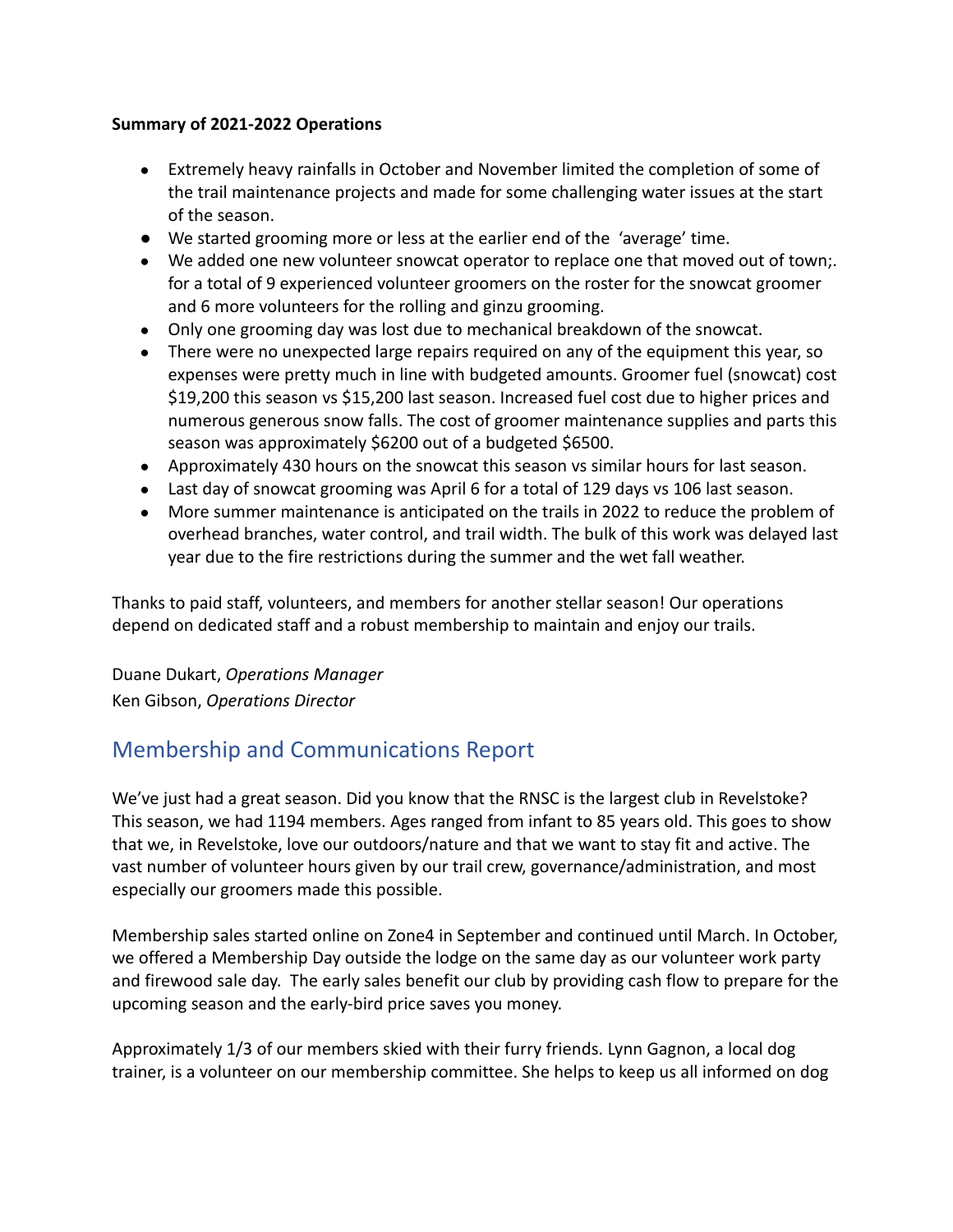etiquette. We appreciate everyone registering their dogs with their membership so we can keep track of and plan ahead for dog usage.

Speaking of animals, did you see our latest addition? The Adventure Trail, a short loop on lower Mickey's, sports a number of large animals enjoyed by the young and old. Thank you to Gabriella Draboczi, Matt Smider, Duane Dukart, Bridget Daughney, Brendan MacIntosh, and Vanessa Morrow for their efforts on creating the trail and artwork.

Covid limited our lodge availability for members again this season. Thank you to members for adapting and using the outdoor seating and short term downstairs visits.

Covid didn't stop us from holding several successful outdoor events such as the Lantern Ski, Team Scream, and the Poker Ski. While the weather didn't always cooperate, people still showed up in costume ready to have fun.

We are thankful to the City of Revelstoke for including our club in their shuttle services on the weekends.

We had success with Revelstoke Tourism offering a promotion of free Nordic passes & rentals to out of town visitors who booked accommodations in town over the winter.

Carolyn Lorrain *Membership Director*

# <span id="page-20-0"></span>Coach's Report

The 2021-2022 season brought a lot of change for the Revelstoke Nordic Ski Team. Our longtime Head Coach Matt Smider left the club for a role as the Development Coach with Nordiq Canada. I moved to Revelstoke in May to take on the Head Coach role. I was extremely lucky to join such a welcoming community with an incredible amount of support from parents, coaches, volunteers, and the Athletic Development Committee (ADC). Matt assisted heavily in the transition and our steady roster of assistant coaches helped get me up to speed quickly.

Following a year full of disruptions, marked by no out of club competitions, the ski season of 2021-2022 looked remarkably normal. Training sessions for Junior Development moved to 3 days a week when I started in June, with lots of running and roller skiing. We transitioned to 6 sessions a week with the start of summer break and enjoyed some longer days and adventures. Our skiers enjoyed a great advantage this year with skiable trails in mid-November all the way through mid April.

Once racing returned in December, at the season opening Western Canada Cups in Sovereign Lake, enthusiasm was high. Revelstoke skiers participated in races nearly every weekend throughout the winter around BC and Alberta, with 37 different junior skiers and 11 masters representing Revelstoke Nordic at events ranging between Okanagan Cup, World Junior and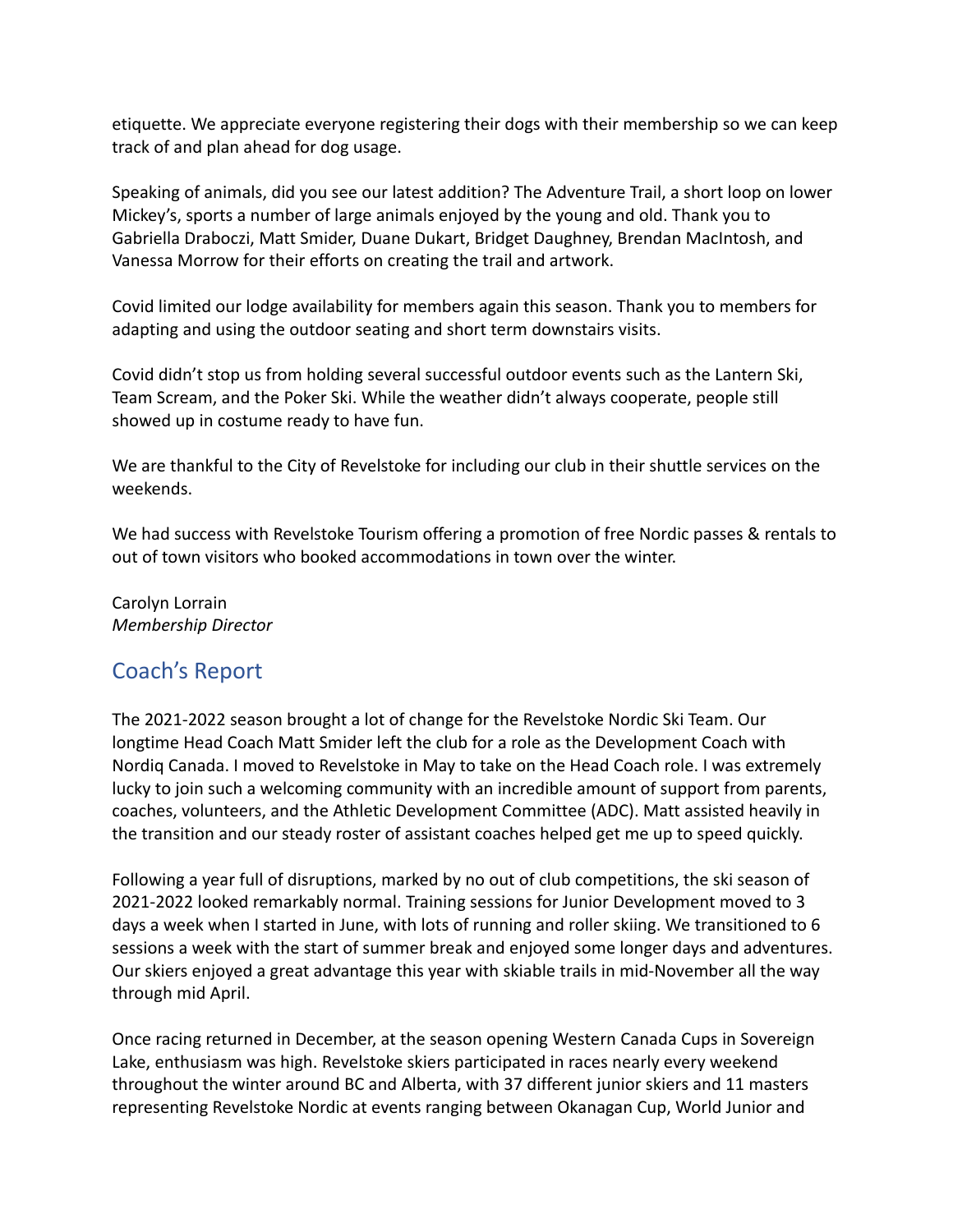Olympic Trials, Track Attack Champs, World Masters to Ski Nationals.

The winter was a huge success for Revelstoke athletes and club alike. Season highlights include:

5th Club Overall at 2022 Ski Nationals

Beth Granstrom 37th at World U23 Championships 10k C Alexandra Luxmoore, U18 Women's Sprint Champion - Ski Nationals Maeve MacLeod, U18 Women's Skate Mass Start Champion - Ski Nationals Meya Musseau, U16 Women's Individual Classic Champion - Ski Nationals Maeve MacLeod and Alexandra Luxmoore, U18 Women's Team Sprint Champions - Ski Nationals

5 additional podiums - Ski Nationals

2 YOB Aggregate Winners, 1 additional YOB Aggregate Podium - Ski Nationals. 3 skiers named to CCBC International Tour Team that traveled to compete in the US 10 Individual Aggregate Awards for the BC Cup Series

● Sela McMechan, Micayla MacIntosh, Cedar Jacob, Fiona Woodman, Meya Musseau, Maeve Macleod, Elliot Wilson, Cara Gordon, Ann-Marie Gill, Brendan MacIntosh

13 Participants at Track Attack Championships at Telemark, including 3 individual podiums

Revelstoke also hosted the Okanagan area BC Winter Games Trials in early January, an event that also served as Okanagan Cup #1. This event saw 6 Revelstoke athletes qualify for the BC Winter Games that were planned for February 2022 in Vernon, BC. Due to COVID considerations this event has since been moved to 2023 with the same 6 athletes qualifying – we are looking forward to cheering on our skiers in Vernon next March!

A major highlight of the 2021-2022 season was the continuation of Race Team athletes in coaching our Bunnies, Jackrabbits and Trailblazers programs. 15 Junior Development athletes coached a combined total of over 50 training sessions throughout the 2021-2022 winter season. As well as coordinated sessions with Bunnies and Jackrabbits for the Little Dippet Loppet and Mini Olympics. Our older race team members participating in events with Bunnies and Jackrabbits makes for really fun events for our skill development program skiers and gives them some great role models in the ski community.

Revelstoke qualified 1 athlete to attend U23 World Championships in Lygna Norway, and 3 athletes to attend the North American Super Tours in New York and Vermont with both the Nordiq Canada Development Trip and the CCBC International B Tour. Having our athletes qualify for international travel not only gives them valuable experience but helps motivate them and their teammates to continue to set lofty goals. Revelstoke also had 18 athletes selected to the three tiers of the BC provincial teams for the 2022-2023 season:

BC Talent Squad and Talent Squad Reserve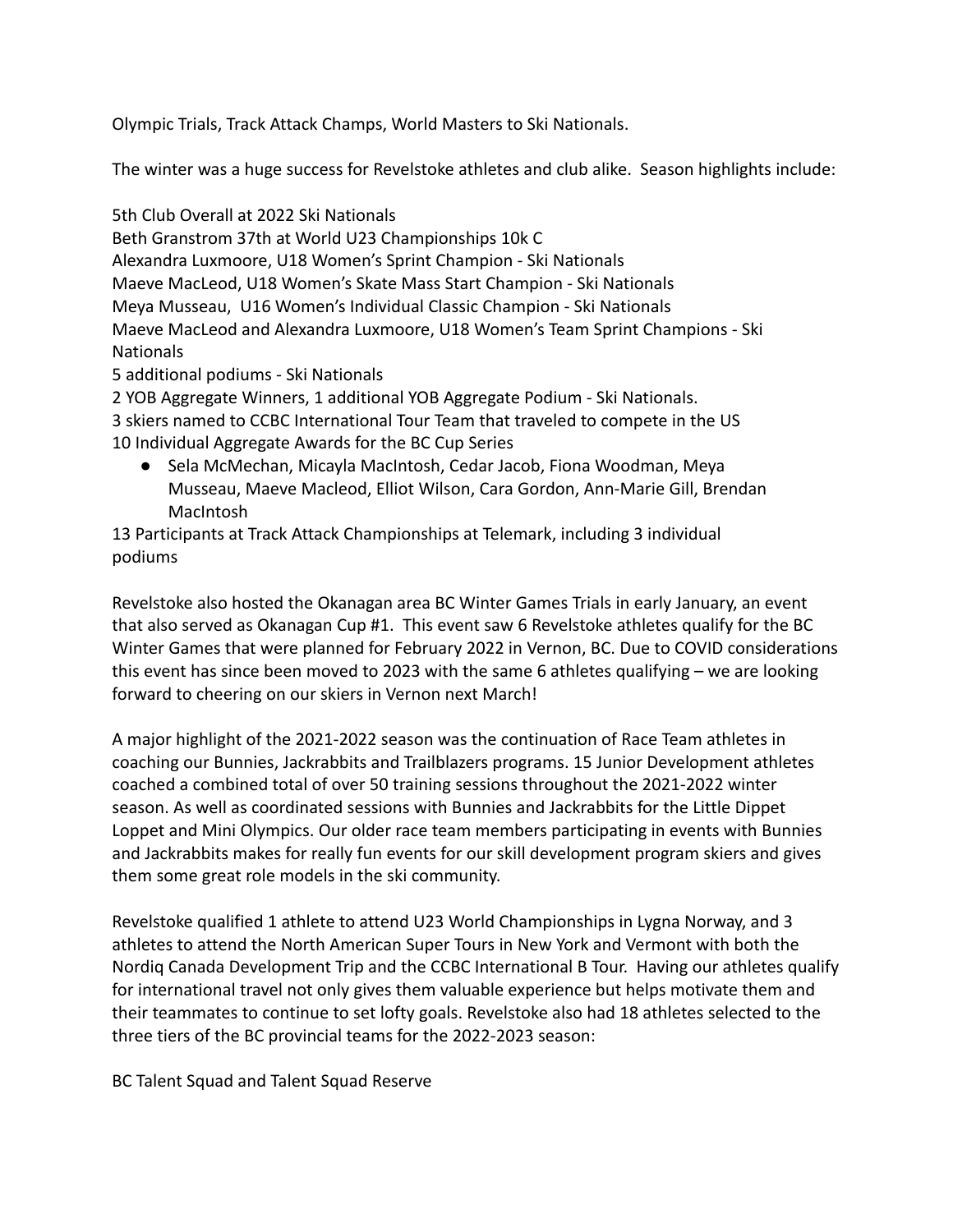● Cedar Jacob, Fiona Woodman, Livia McMechan, Lutza Berkenbosch, Maya Royle, Tobin Gill, Nick Gill, Natalia Morrone, Kieran MacIntosh, Evan Smith, Ember Smith

BC Development Squad

- Nyssa Thomas, Ruby Serrouya
- BC Ski Team
	- Alexandra Luxmoore, Beth Granstrom, Maeve Macleod, Marlie Molinaro, Meya Musseau

Alexandra Luxmoore was named as a Future Olympic Fund Award recipient by the Canadian Olympic Foundation. This is a prestigious award that is only given to 8 athletes across all summer and winter Olympic sports.

The success of our programs is directly attributable to the hard work and dedication of countless volunteers across the club and the nordic ski community. The Athlete Development Committee devoted countless hours to supporting programming, fundraising, event planning, and much more. We appreciated our local Nordic shops, Flowt and Skookum, for continually supporting our skiers through the provision of service, competitively priced equipment, and sponsorship of our team race suits and warm-ups. A special thanks as well to the club, the board, and all the amazing volunteers and groomers for their support. Last but not least, a huge thanks to our dedicated coaches who devote their time and effort all year to helping our skiers grow and improve through sport. The success of our programs wouldn't be possible without the countless hours that they put in to supporting our skiers. Thank you to Robyn Thomas, Ann-Marie Gill, Mandy Kellner, Maja Jacob, Rory Luxmoore, Brendan MacIntosh, Chad Smith, Marnie Graf, and Bruce Granstrom for all of the time and energy you have devoted over the past year.

Zach Hill *Head Coach*

# <span id="page-22-0"></span>Athlete Development Report

## **Introduction**

Although this past year was certainly dynamic, it was once again a successful one. Zach Hill's appointment to Head Coach was the biggest change, resulting in a new leader to take the helm of our community of Nordic athletes and volunteer coaches. This season, our Ski League and Race Team participants totalled 118, up from 102. Through Zach's leadership and the support of the Athlete Development Committee(ADC), our program was once again able to thrive.

In addition to a new Head Coach, we hired two Program Coordinators: The Skill Development Coordinator (Paula Martens) and Recreational Program Coordinator (Maja Swannie Jacob).

Our budget for the Program Coordinator positions was \$20,000, and we did not come close to spending that amount, with a total gross wage for both positions coming out at \$8,040. Both of these positions continued to manage current programming, while also expanding offerings as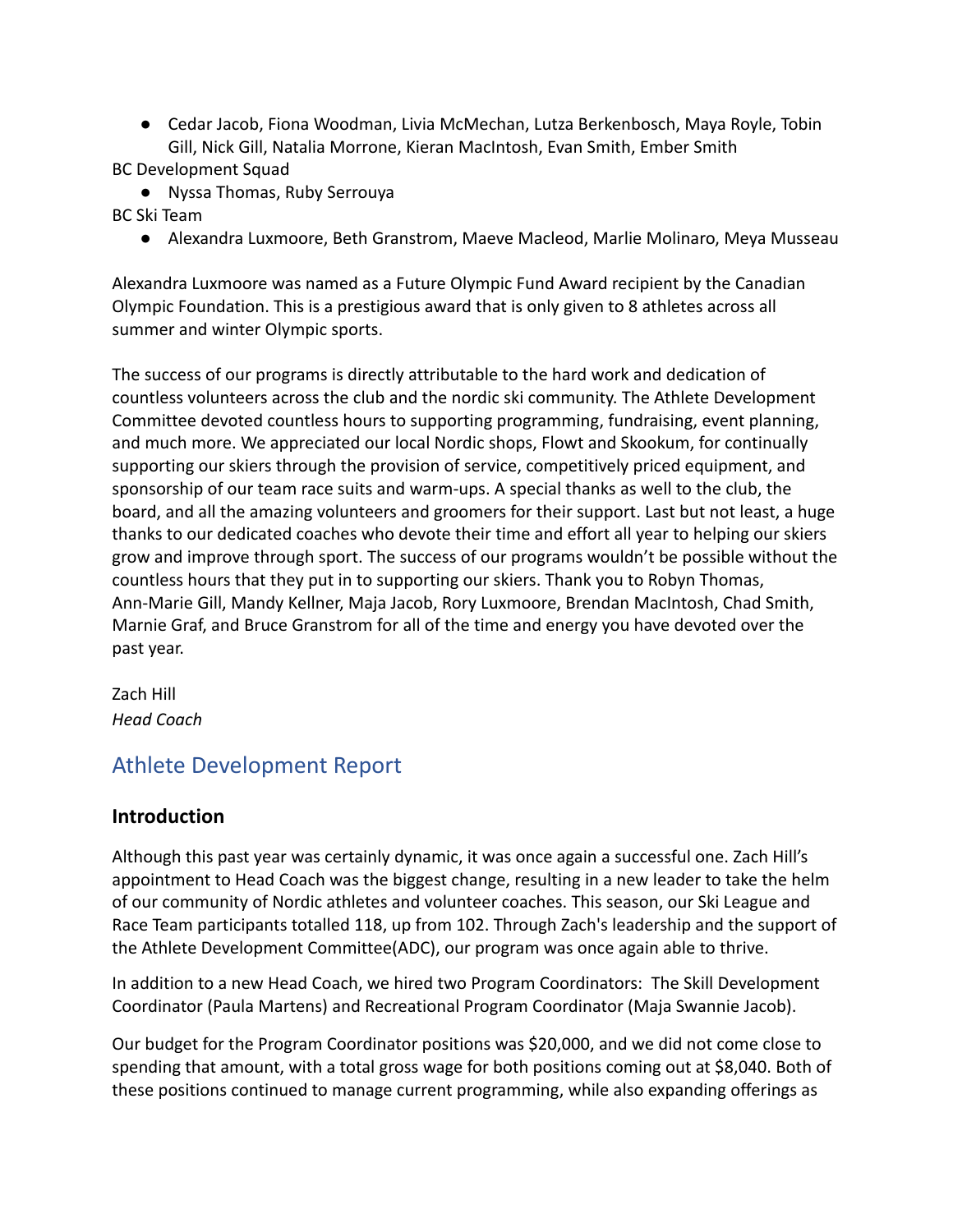outlined in the reports below. The ADC feels these positions are crucial for the ongoing success of youth and adult programming as our club continues to grow, while they also relieve some pressure off our volunteers who are volunteering already in other capacities.

We will need to assess last year to determine how to progress these positions next season by considering things such as wage, hours available, and whether it is one position as originally planned or if we continue with the two-position split.

Thanks to both Paula and Maja for providing the information below in their Program Coordinator reports:

# **Skill Development -** Paula

Skill development encompasses our younger youth programs and takes place on Saturday mornings and Tuesday evenings. The new position of Skill Development Coordinator supported and organized the programming. Thank you to all our volunteer coaches who lead the programming and the parent-helpers.

This season our enrolment was as follows:

- Trail Blazers: 8
- Tuesday skate skiing only: 7
- Jackrabbits 4:5
- Jackrabbits 3: 18
- Jackrabbits 2: 7
- Jackrabbits 1: 8
- Bunnies: 19

Jackrabbits went well this season with a lot of positive feedback from the parents and Jackrabbits themselves. Some Jackrabbit class sizes were large but coaches had help from Junior Development and parents. Arne Moore stepped in and took over the Trail Blazers and was great. Parents and special guests were also organized through the season. Trail Blazers is a very well-liked program. Looking forward to next season we are exploring the potential of offering Bunnies on Tuesdays as well.

#### **Events:**

- Animals Christmas tree, Dec 18
- Fire day/jumps/maple taffy, Jan 22
- Little Dippet Loppet, Feb 5
- Team Scream, Feb 19
- Mini Olympics, March 12

Thank you to the following for helping with these events: Brendan MacIntosh, Eleanor Wilson, Sharon Woods, Duane Dukart, Track Attack participants, Junior Development participants, Colin Bergeron, Nicole Bergeron, and countless unnamed volunteers!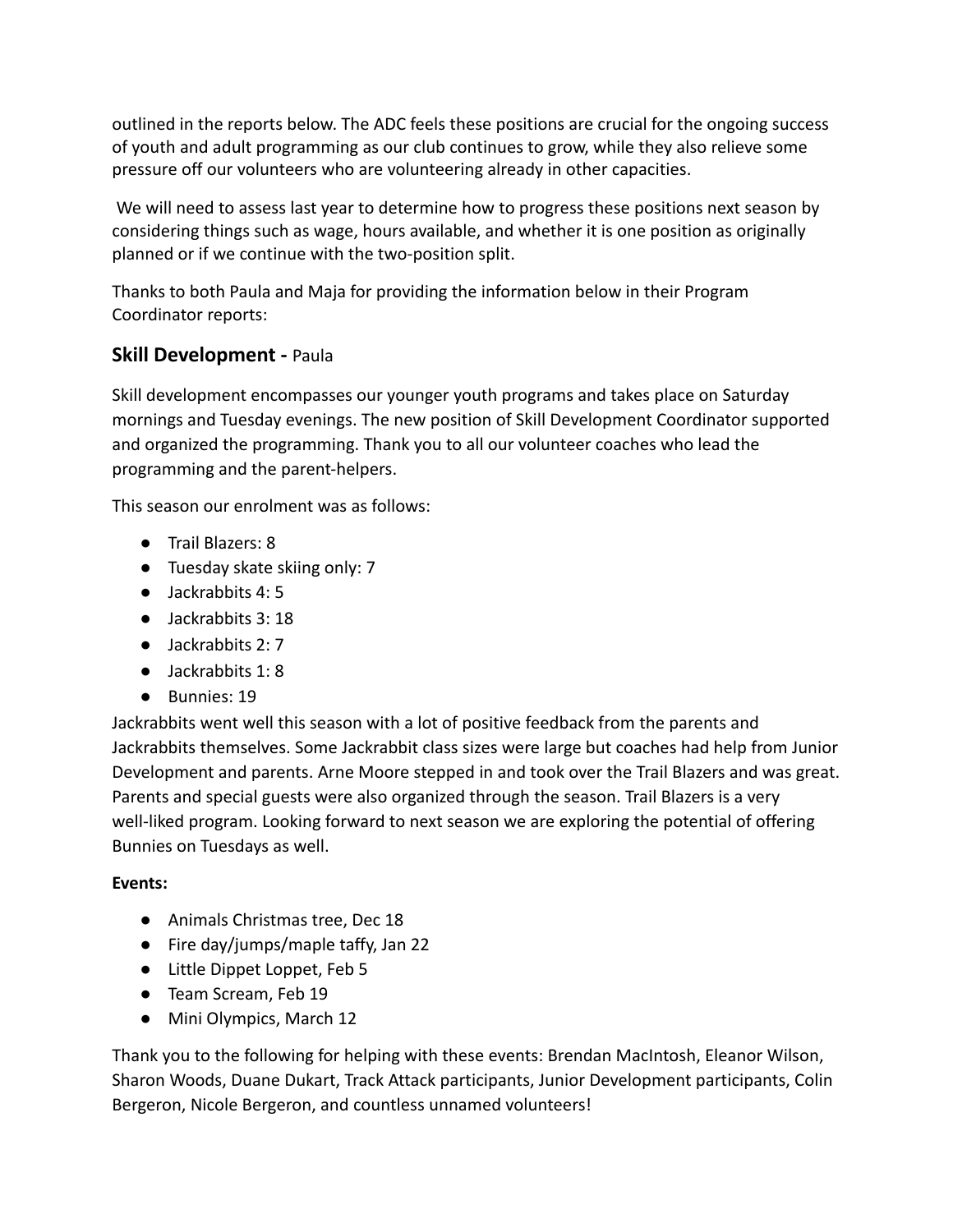# **Recreation Program** - Maja

This year RNSC ran many successful Recreational Programs - some old, some new. Of course, none of these are possible at all without the help of many coaches, volunteers, and supporters.

We began the season signing up 12 participants for an NCCP Community Coaching Course hosted here in Revelstoke. There was an inspiring mix of skiers in the course, and Abbi May was excellent in her first role as a Learning Facilitator. Snow dances paid off and conditions were good for the On Snow portion of the class.

Our Ski S'Kool program (elementary school ski programming) ran successfully once again this year. We managed to reschedule our amazing coaches and volunteers to accommodate the delayed start of school at the beginning of January.

Four SD19 Grade 4 groups made 4 visits each, with the help of 5 coaches and 4 volunteers, plus additional help from teachers, learning assistants, parent helpers, and Paula Martens, our lodge manager. A total of 75 kids benefitted from 64 coaching hours & 64 RNSC volunteer hours. Special thanks to Gabriella Draboczi and Brendan MacIntosh for the magical animal trail through the forests, it was a huge hit!

RNSC Coaches: Cara Gordon, Kaisa Lindfors, Maja Swannie Jacob, Bruce Granstrom RNSC Volunteers: Ashley Schweitzer, Heather Sinclair, Paula Hill, Maja Swannie Jacob

Ecole des Glaciers made four trips to our club this season. Kaisa Lindfors headed up the coaching for these groups, assisted by Ashley Schweitzer, Sharon Woods, and Maja Swannie Jacob as volunteers - 16 hours of volunteering and another 16 hours of coaching for 62 kids in this program.

Revelstoke Secondary School brought groups of high school PE students for a total of 19 sessions. These visits began in December and finished March 17th. Carmen Dolinsky, Kaisa Lindfors, and Cara Gordon coached these groups with help from Paula Martens in our lodge and their teachers Rob Evans and Kendra Von Bremen. The students enjoyed three visits each, and Kaisa, Carmen, and Cara spent a total of 57 hours coaching.

School District 6 brought twenty International exchange students out on our trails for a day of learning and fun on skis. Kaisa and Maja spent an hour teaching basic ski skills, then the groups headed to the cabin for hot chocolate and lunch and had some time to explore our trails on skis.

We are very proud that we were able to expand the Ski After School program this season to include Columbia Park Elementary school (6 sessions) as well as Begbie View Elementary (5 sessions) for an average of 36 students each week. The program aims to provide free after school ski opportunities to grade 4-7 students who might otherwise not have extracurricular activities. SD19 provided bus transportation; Stoke Youth Network, through Ainslee Arthurs,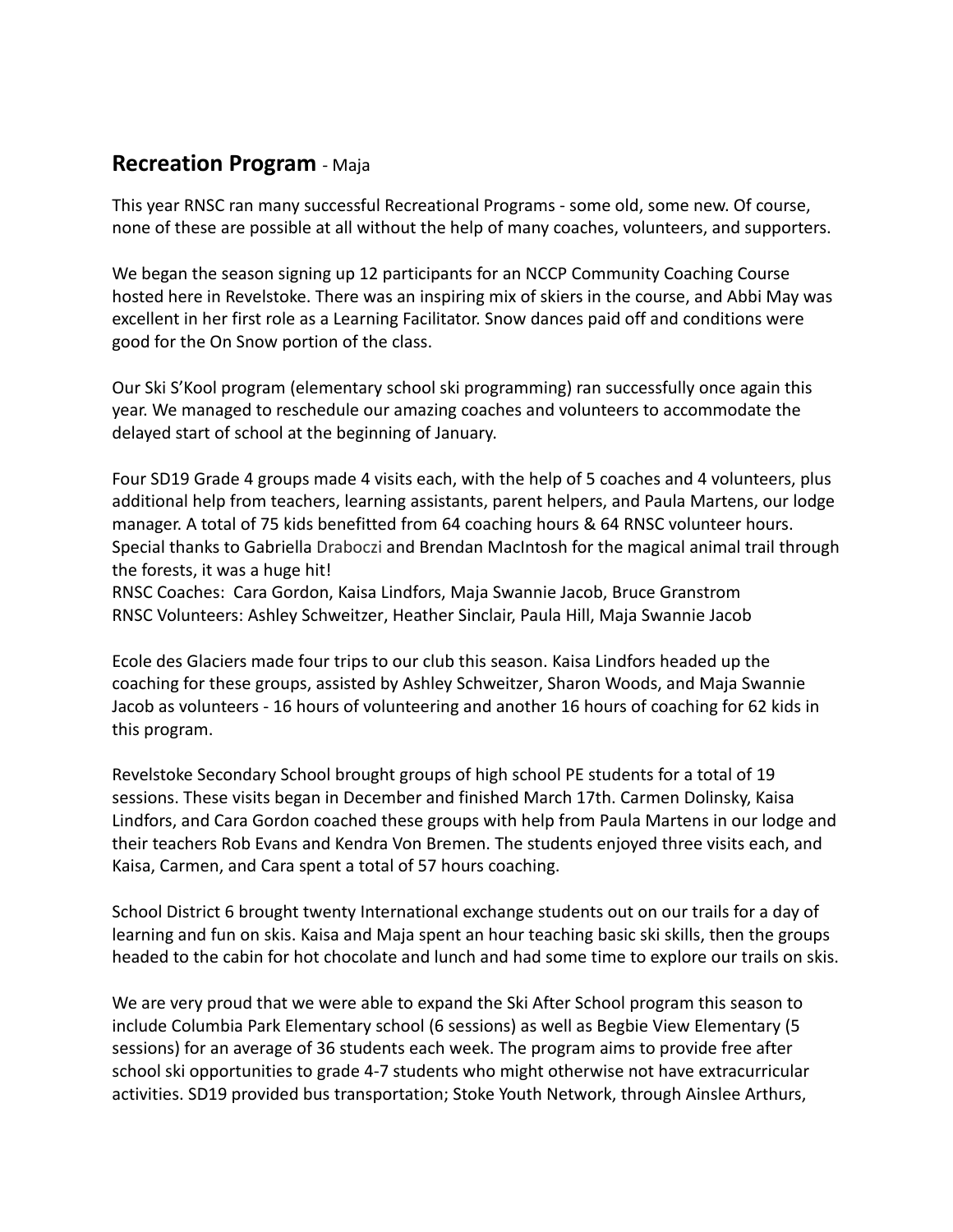provided snacks and arranged for our coach's wages to be paid by the City of Revelstoke. We had lots of support from principals at both these schools, Andy Pfeiffer and Ariel McDowell, as well as teachers Sarah Newton (BVE) and Emily Holmes (CPE). Anne Nicholson, with substitute Kaisa Lindfor, was our enthusiastic and dedicated coach for this program, getting the kids sorted out with equipment, snacks, and fun and games each week. Arne Moore also spent lots of time volunteering on the trails to help create bumps, jumps and terrain park features at Little Dippet, another big hit this season.

Our Adult Recreational Programs were also very well received this year. Carmen Dolinsky delivered a very popular series of four Adult Beginner lessons in December. 25 participants signed up for either classic (11 people), skate (12), or even both lessons (2 people). Carmen spent 12 hours on snow delivering this beginner series. We were sad to see Carmen leave Revelstoke to pursue other interests at the end of the year.

One of our goals was to start a new Masters ski program. We started in the fall with dryland Masters training. Zach Hill coached 7 sessions, with Gina Cinelli and Rory Luxmoore filling in when required. 11 adults participated in trail running, roller skiing, strength and pole striding activities in anticipation of the ski season. Total coaching hours = 10.5.

Our On Snow Masters sessions were an eye opener!! Masters On Snow was hugely popular. SKATE ONLY was even more popular! We have lots to learn and tweak for next year, but overall, we were able to make changes on the fly and deliver good value in programming for our members.

We offered three groups of 9 sessions each: One advanced Masters group for skate and classic techniques, and two intermediate Skate Only groups. Each group began with one coach, but we determined that it was necessary to have a better coach to athlete ratio, so we added assistant coaches to help with each group.

Our 2022 Masters Coaches were Zach Hill, Ann Marie Gill, David Palmer, Kurt Mohr, Maja Swannie Jacob, Micah Jacob, Cedar Cameron, and Kate Granstrom, who collectively coached a total of 34 adult athletes for 46.5 hours over 27 sessions.

Finally, we continued to offer private lessons. 6 coaches delivered 26 private or semi-private lessons to 42 individuals. Our coaches for these lessons were Carmen Dolinsky, Cara Gordon, Sierra Pochay-McBain, Polly Van Oort, Kaisa Lindfors, and Maja Swannie Jacob.

Over the course of the season, we applied for four grants to assist in funding several of our programs. We have so far been successful with two of those; \$2500 from NC/AltaGas to purchase ski equipment for the Ski After School program, and \$3000 from Via Sport for new equipment for our seasonal ski loan program.

## **Other Programming**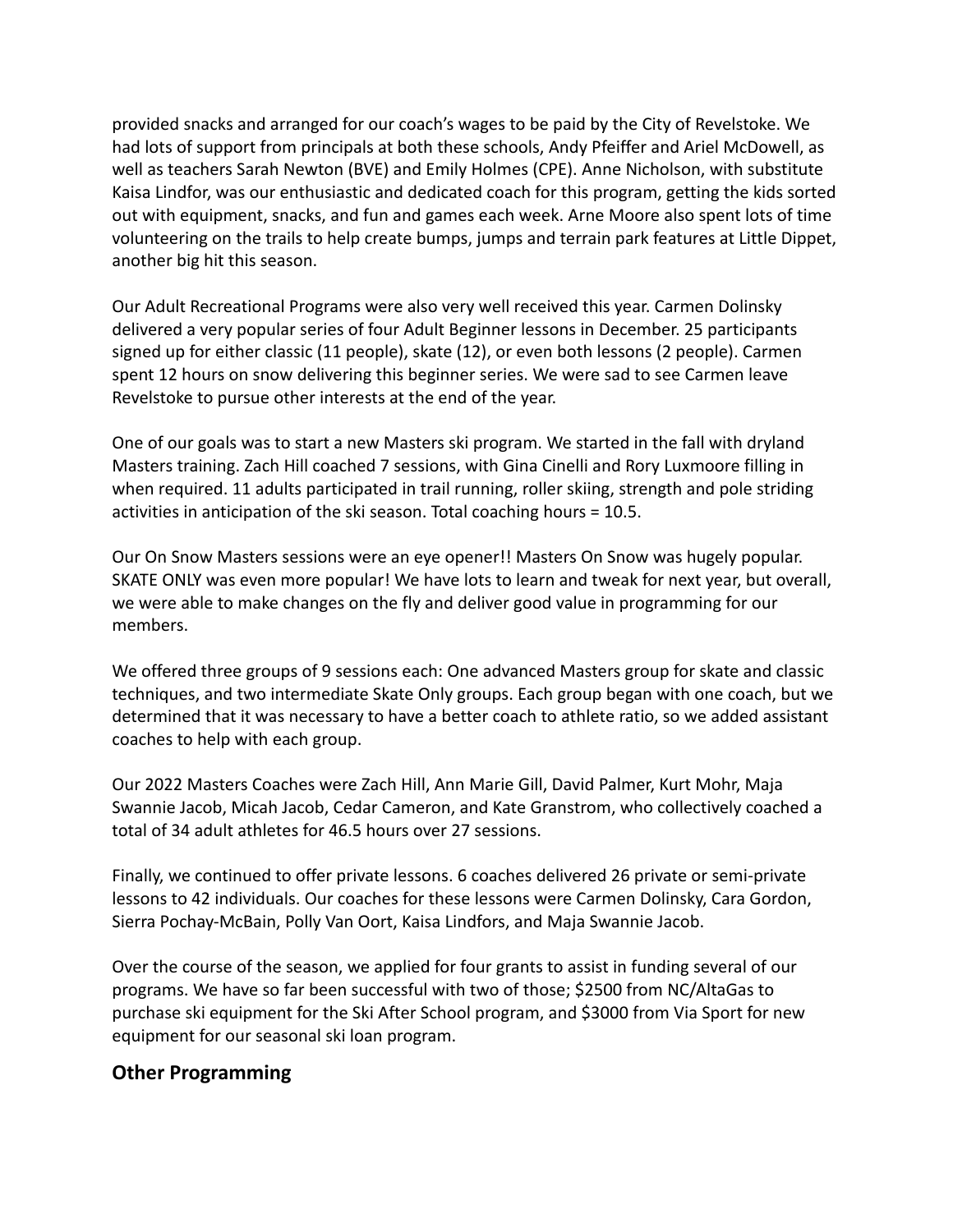In addition to the programming detailed above, our ADC also took the lead on the Headlamp Heroes fun race series.

Headlamp Heroes was delivered by a number of volunteers, with Rory, Robyn, and Zach at the helm. The vision was a change from previous years to bring more inclusion from the greater club. Three different and unique fun races were held and fun was had by all!

A HUGE additional thanks to our groomers to ensure that these events have, as always, top quality trails – we can't do it without them.

# **Race Team Program Highlights**

A few of the many highlights from the season:

- The Ski League was awarded a \$24,000 BC Gaming grant and a \$10,000 National Winter Sports Development Association grant which paid a large portion of the Head Coach's salary.
- Significant fundraising was once again completed by the race team and parent families.
- Our race team had many accomplishments this season with numerous skiers achieving personal bests. One significant result was the top BC club at National Championships, 5<sup>th</sup> overall in the country.
- As in past years, we achieved a budget surplus (~\$4700) which will provide opportunities for upcoming race team purchase needs.

The ADC is a group of volunteers that meet monthly to plan and implement the delivery of youth and adult programs. The Committee consists of:

*Chad Smith*, Chair *Zach Hill*, Head Coach *Brendan MacIntosh*, SD Coordinator Liaison and number cruncher *Bruce Granstrom,* Race Team Support & Liaison *Cindy Maloney,* Race Team Support, Minutes *Robyn Thomas*, Grant Committee, Finance Committee, Race Team Support *Rory Luxmoore*, Fundraising, Race Team Support & Liaison *Natalie MacLeod*, Fundraising, Accommodation, Nationals & Volunteer Coordinator *Eleanor Wilson*, Fundraising, Accommodation, Team Scream Coordinator. *Mardi Syrnyk,* Save-on cards, team clothing *Kendra Von Bremen*, Race team support, team clothing *Maja Swannie Jacob*, new member

The ADC will continue to work through the off-season to ensure fundraising and programming tasks are completed, including: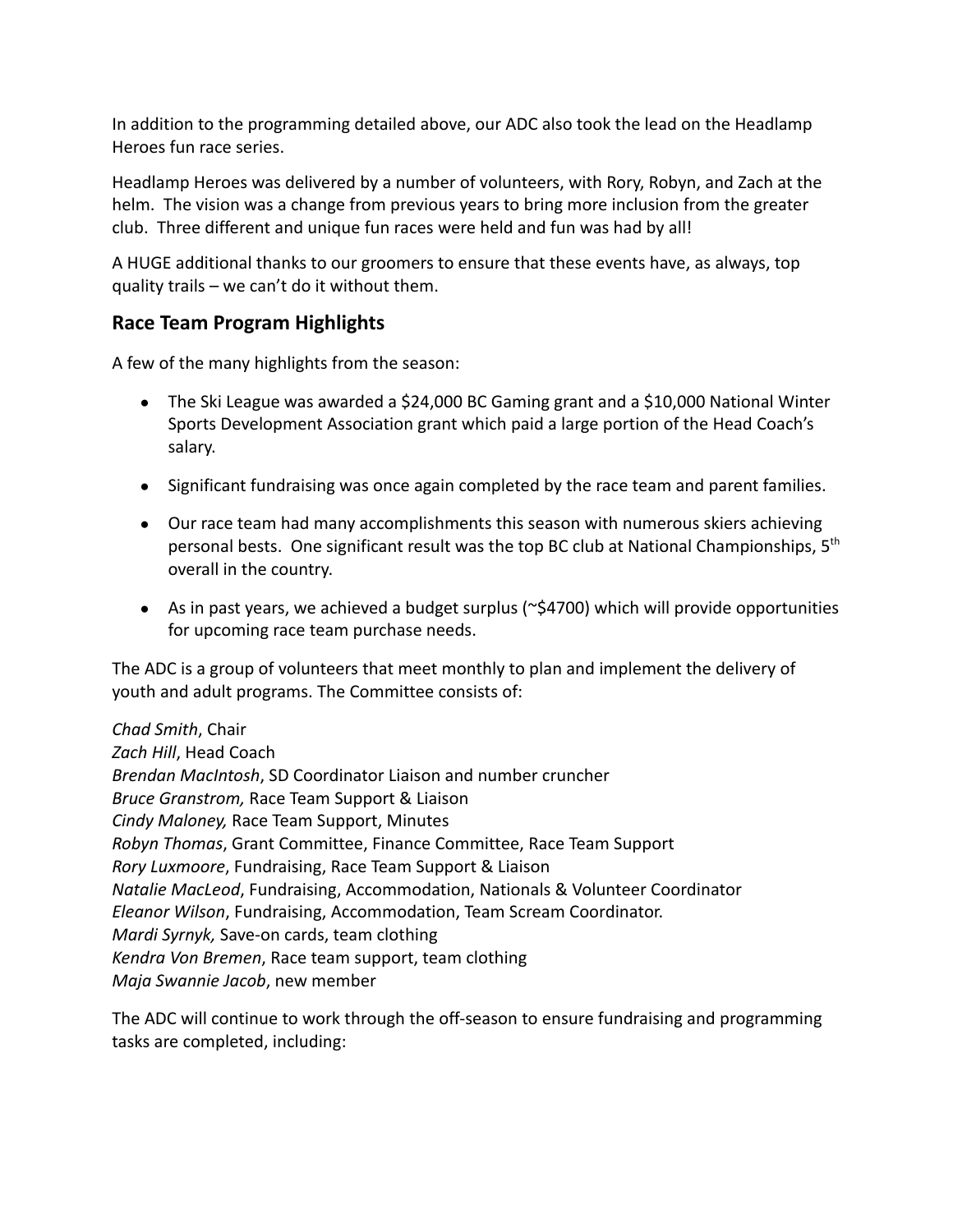- Continuing training for Track Attack and Junior Development athletes over the summer. To accomplish this, Head Coach Zach will develop training plans and coordinate training activities with the help of Bruce, Mandy, Rory, Marnie, Pat, Ann-Marie, Chad, Maja, Brendan, and Robyn.
- Planning programs before advertising in the Fall Recreation Guide.
- Planning for NCCP Coaching & Officials Courses in the fall.
- Determining coaching, volunteer, fundraising, and equipment requirements for next season.
- Writing grant applications (BC Gaming, CBT Plays, Pacific Sport, and National Winter Sport/AltaGas).
- Raising funds through club bottle depot donations, a firewood fundraiser, and Save-On-More/Le Marche cards.

## *I would like to offer my sincere thanks on behalf of the ADC and the RNSC Board to all the parents, coaches, and volunteers who have invested in our Athlete Development Programs!*

Chad Smith *Director of Athlete Development*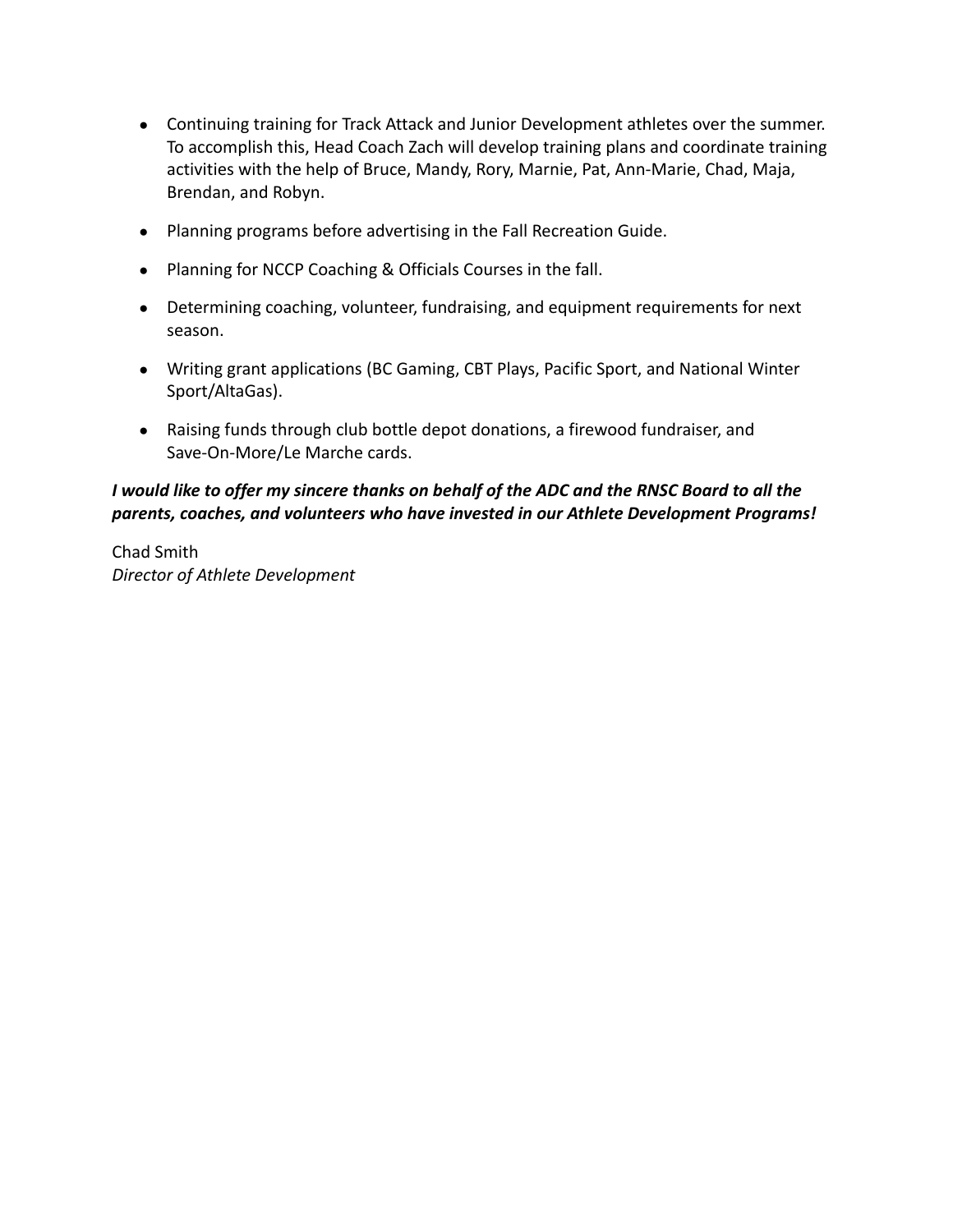# <span id="page-28-0"></span>Thank You Supporting Organizations and Individuals!

Each season, many organizations and individuals support RNSC through volunteering efforts and funding grants. We would not be the club we are today without this continued community support. This year was no exception, and we cannot thank everyone enough. We try to mention our volunteers as much as possible in our newsletters, day to day chit chat, social media, and in the annual reports above. While we respect the many volunteers who prefer to just quietly step up and then hit the ski trails we inevitably miss mentioning someone. So a heartfelt thank you to everyone who makes our club special, makes it run smoothly and most of all, makes it a great community to be a part of!

This past season we have been fortunate in receiving funding and in-kind donations from many organizations and would like to do a big "shout out" for all their support. Thank you to:

- BC Gaming Grant
- BC Timber Sales
- BHEx Construction
- City of Revelstoke
- Columbia Basin Trust
- Cross Country BC
- Everything Revelstoke
- Flowt
- Kal Tire
- Keystone Health
- Kozek Sawmill Ltd
- Le Marche
- Mica Heli Skiing
- Ministry of Transportation and Infrastructure
- National Winter Sport Development Association/Nordiq Canada
- Recreation Sites and Trails BC
- Revelstoke BC Wildfire Service Crews
- Revelstoke CBT Community Initiatives
- Revelstoke Community Foundation
- Revelstoke Credit Union
- Revy Outdoors
- Revelstoke Tourism
- Save-On-Foods
- Skookum
- Trans Canada Fitness
- ViaSport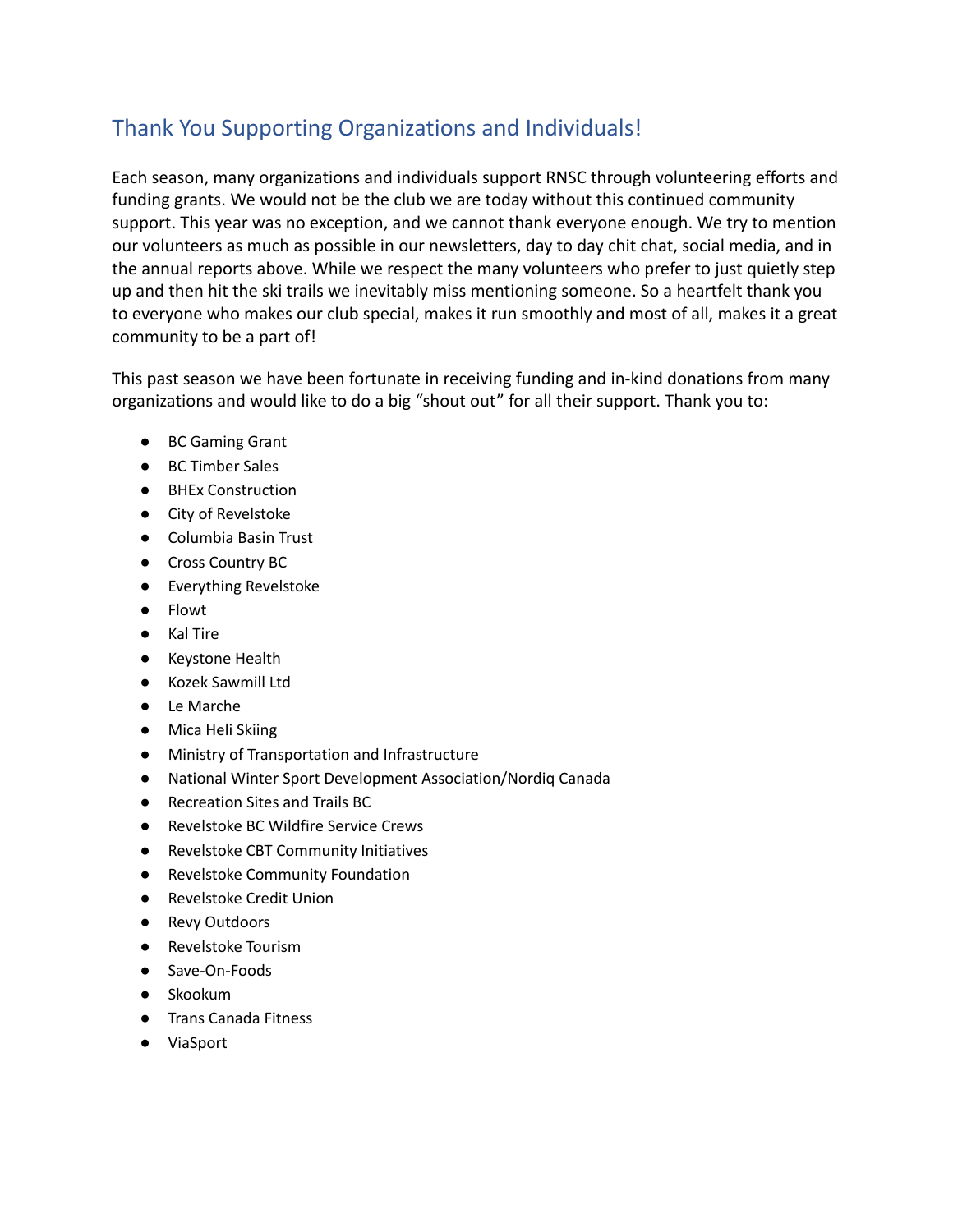# <span id="page-29-0"></span>2021 Annual General Meeting Minutes

**Revelstoke Nordic Ski Club Annual General Meeting 7:00 PM June 17 th , 2021 Virtual Meeting via Zoom**

**Quorum Established: 22 members present Board Members Present**: Jeff Wilson (Chair), Rob Serrouya, Michael Morris, Catherine Craig, Suzanne Grieve, Chad Smith, Sharon Woods, Laurel Corrigan **Staff Members Present**: Bridget Daughney, Zach Hill, Duane Dukart **Regrets**: Paula Martens, Ken Gibson

**Call to order:** 7:06 PM

#### **1. Welcome and Introductions**

Jeff welcomed everyone and reminded everyone to display their names in their Zoom windows as a "sign-in". Noted the change in the BC Societies Act due to a ministerial order that allows the AGM to be conducted virtually due to COVID-19. Michael confirmed that we did have a quorum of at least 10 voting members present. Jeff called the meeting to order, thanked all involved in our club and introduced the board members and staff in attendance.

#### **2. Approval of AGM Agenda**

**MOTION:** *That the agenda be adopted pending 1 modification, the inclusion of item 'j', "Questions for Directors"."* **MOVED:** *Sharon Woods* **SECONDED***: Laurel Corrigan* **CARRIED** *unanimous*

#### **3. Approval of the Minutes of the June 17, 2020 AGM**

**MOTION:** *That the minutes of the meeting of June 17, 2020 be approved as presented.* **MOVED:** *Rob Serrouya* **SECONDED:** *Michael Thomas* **CARRIED** *unanimous*

**4. Reports**

a) President (Jeff Wilson) Jeff presented a brief summary of his report, thanked everyone for a great season and thanked the departing board and staff members. Made an amendment to the report to thank Suzanne Grieve as well as she is also stepping down from the board.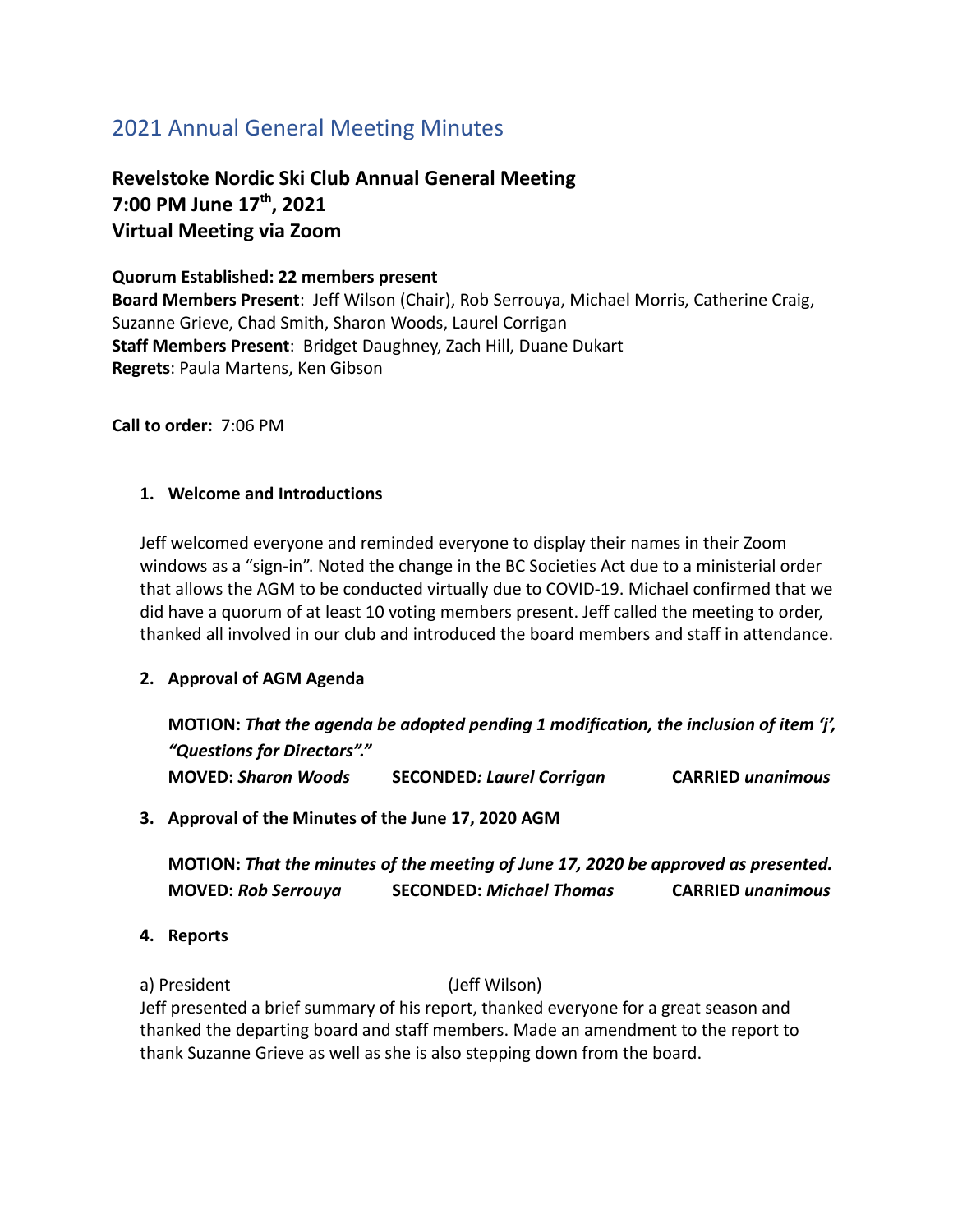b) Finance (Rob Serrouya)

Rob gave a brief summary of his report. Robyn Thomas gave a brief summary of the Ski League section of the report. The club is in a good financial position.

## **MOTION:** *To ratify the annual membership fees at the same rates as last year (for regular adult membership this is \$130 + taxes + CCBC insurance fee (\$19); early bird rate is \$115 + tax + CCBC)*

Question/comments solicited – no questions asked. Comment: To note that members from other clubs do not have to pay CCBC insurance again if they also register with RNSC.

## **MOVED:** *Sharon Woods* **SECONDED:** *Rob Serrouya* **CARRIED** *unanimous*

Jeff asked for any questions before acceptance of financial report – no questions asked.

## **MOTION:** *That the financial report be accepted as presented***. MOVED:** *Rob Serrouya* **SECONDED:** *Suzanne Grieve* **CARRIED** *unanimous*

c) Executive Director (Bridget Daughney) Bridget summarized her report noting the strength of the club is its amazing volunteers and staff. The club is also well supported by the community and grants.

d) Lodge Manager (Bridget Daughney for Paula Martens) Bridget provided a summary of Paula's report, noting the great work Paula and staff put in to set up the lodge to run safely through the pandemic.

e) Operations (Ken Gibson & Duane Dukart) Duane gave a brief summary of the report. He also noted that earlier this evening we have received the new-to-us tractor, which will help with summer trail maintenance.

f) Head Coach (Chad Smith for Matt Smider) Chad recognized the contributions of, and thanked, Matt Smider as Head Coach for the past decade +. Chad then summarized the coach's report, shared highlights and noted the interruptions and changes due to COVID-19. Thank you to all the volunteers. Chad introduced and welcomed our new Head Coach – Zach Hill. Zach introduced himself and thanked everyone for help getting to and settled into Revelstoke. He is looking forward to meeting more members.

g) Communications and Membership (Suzanne Grieve, Laurel Corrigan) Suzanne brought forward that our 2020-21 membership tags with the volunteer groomers were to highlight our amazing club community. Suzanne then gave a brief summary of the membership report.